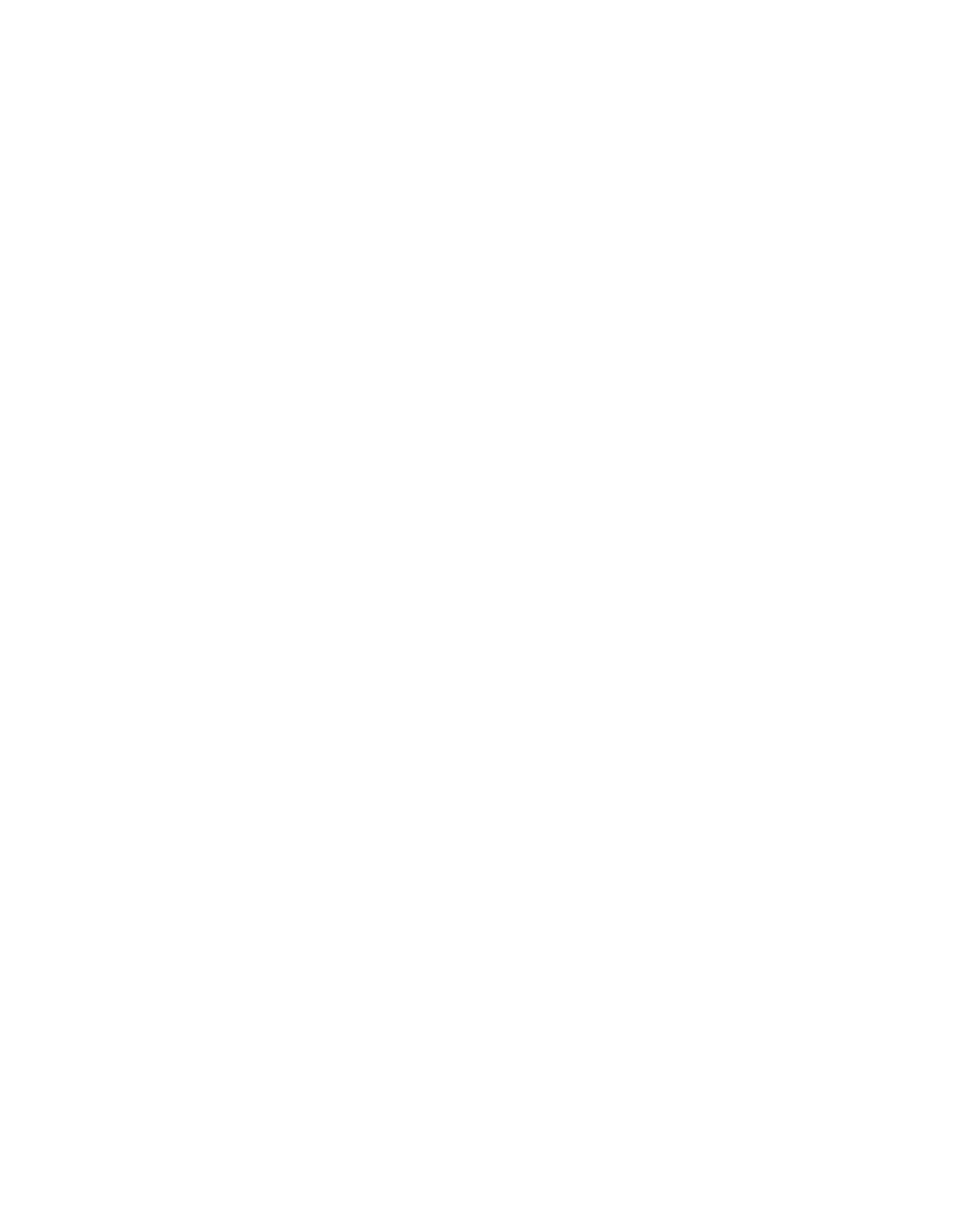| 1<br>$\overline{c}$<br>$\overline{\mathbf{3}}$<br>$\overline{4}$ |                               | bond executed by two or more reliable persons subject to the jurisdiction of the<br>Court before such person is released; provided, however, such reliable persons<br>may not be the Chief, the Vice-Chief, the Secretary-Treasurer, a member of the<br>Tribal Council, an employee of Tribal law enforcement, a Judge, a member of the |
|------------------------------------------------------------------|-------------------------------|-----------------------------------------------------------------------------------------------------------------------------------------------------------------------------------------------------------------------------------------------------------------------------------------------------------------------------------------|
| 5                                                                |                               | Court staff, or attorneys or other persons licensed to practice before the Choctaw                                                                                                                                                                                                                                                      |
| 6                                                                |                               | Tribal Court or the alleged victim of the underlying charge. The amount of the                                                                                                                                                                                                                                                          |
| $\boldsymbol{7}$                                                 |                               | bond required shall not exceed five times the maximum cash penalty for each                                                                                                                                                                                                                                                             |
| 8                                                                |                               | offense for which the defendant has been charged. . If bond exceeds one thousand                                                                                                                                                                                                                                                        |
| 9                                                                |                               | $($1,000)$ dollars then a surety bond executed through a licensed bonding                                                                                                                                                                                                                                                               |
| 10                                                               |                               | company is required be a five hundred dollar (\$500.00) cash or surety bond for                                                                                                                                                                                                                                                         |
| 11                                                               | all felonyClass A offenses.   |                                                                                                                                                                                                                                                                                                                                         |
| 12                                                               |                               |                                                                                                                                                                                                                                                                                                                                         |
| 13                                                               | (B <sub>ii</sub> )            | In addition to the bond, the Tribal Judge may place other conditions                                                                                                                                                                                                                                                                    |
| 14                                                               |                               |                                                                                                                                                                                                                                                                                                                                         |
|                                                                  |                               | upon the release of a person arrested for a felonyClass A offense if the                                                                                                                                                                                                                                                                |
| 15                                                               |                               | Judge finds that such conditions are necessary to assure the appearance                                                                                                                                                                                                                                                                 |
| 16                                                               |                               | of a person arrested or are necessary to protect the safety of another                                                                                                                                                                                                                                                                  |
| 17                                                               |                               | person in the community. These conditions may include, but are not                                                                                                                                                                                                                                                                      |
| 18                                                               |                               | necessarily limited to:                                                                                                                                                                                                                                                                                                                 |
| 19                                                               |                               |                                                                                                                                                                                                                                                                                                                                         |
| 20                                                               | $(\pm \underline{A})$         | that the person not commit a federal, state, or Tribal crime                                                                                                                                                                                                                                                                            |
| 21                                                               |                               | during the period of release;                                                                                                                                                                                                                                                                                                           |
| 22<br>23<br>24<br>25                                             |                               |                                                                                                                                                                                                                                                                                                                                         |
|                                                                  | (2B)                          | that the person remain in the custody of a designated person,                                                                                                                                                                                                                                                                           |
|                                                                  |                               | who agrees to assume supervision and to report any violation                                                                                                                                                                                                                                                                            |
|                                                                  |                               | of a release condition to the court, if the designated person is                                                                                                                                                                                                                                                                        |
| 26                                                               |                               | able reasonably able to assure the judicial officer that the                                                                                                                                                                                                                                                                            |
| 27                                                               |                               | person will appear as required and will not impose a danger to                                                                                                                                                                                                                                                                          |
| 28                                                               |                               | the safety of any other person in the community;                                                                                                                                                                                                                                                                                        |
| 29                                                               |                               |                                                                                                                                                                                                                                                                                                                                         |
| 30                                                               | $\left( \frac{3C}{2} \right)$ | that the person maintain employment, or, if unemployed,                                                                                                                                                                                                                                                                                 |
| 31                                                               |                               | actively seek employment;                                                                                                                                                                                                                                                                                                               |
| 32                                                               |                               |                                                                                                                                                                                                                                                                                                                                         |
| 33                                                               | (4D)                          | that the person maintain or continue an educational program;                                                                                                                                                                                                                                                                            |
| 34                                                               |                               |                                                                                                                                                                                                                                                                                                                                         |
| 35                                                               | (5E)                          | that the person abide by specified restrictions on personal                                                                                                                                                                                                                                                                             |
| 36                                                               |                               | association, place of abode, or travel;                                                                                                                                                                                                                                                                                                 |
| 37                                                               |                               |                                                                                                                                                                                                                                                                                                                                         |
| 38                                                               | (6E)                          | that the person avoid all contact with an alleged victim of the                                                                                                                                                                                                                                                                         |
| 39                                                               |                               | crime and with any potential witness who may testify                                                                                                                                                                                                                                                                                    |
| 40                                                               |                               | concerning the offense;                                                                                                                                                                                                                                                                                                                 |
| 41                                                               |                               |                                                                                                                                                                                                                                                                                                                                         |
| 42                                                               | (7G)                          | that the person report on a regular basis to a designated law                                                                                                                                                                                                                                                                           |
| 43                                                               |                               | enforcement agency, or other agency of the Choctaw                                                                                                                                                                                                                                                                                      |
|                                                                  |                               | Government;                                                                                                                                                                                                                                                                                                                             |
| 44<br>45                                                         |                               |                                                                                                                                                                                                                                                                                                                                         |
| 46                                                               |                               |                                                                                                                                                                                                                                                                                                                                         |
|                                                                  | $\left(\frac{8H}{2}\right)$   | that the person comply with a specified curfew;                                                                                                                                                                                                                                                                                         |
| 47                                                               |                               |                                                                                                                                                                                                                                                                                                                                         |
| 48                                                               | (9I)                          | that the person refrain from possessing a firearm, destructive                                                                                                                                                                                                                                                                          |
| 49<br>50                                                         |                               | device, or other dangerous weapon;                                                                                                                                                                                                                                                                                                      |
|                                                                  |                               |                                                                                                                                                                                                                                                                                                                                         |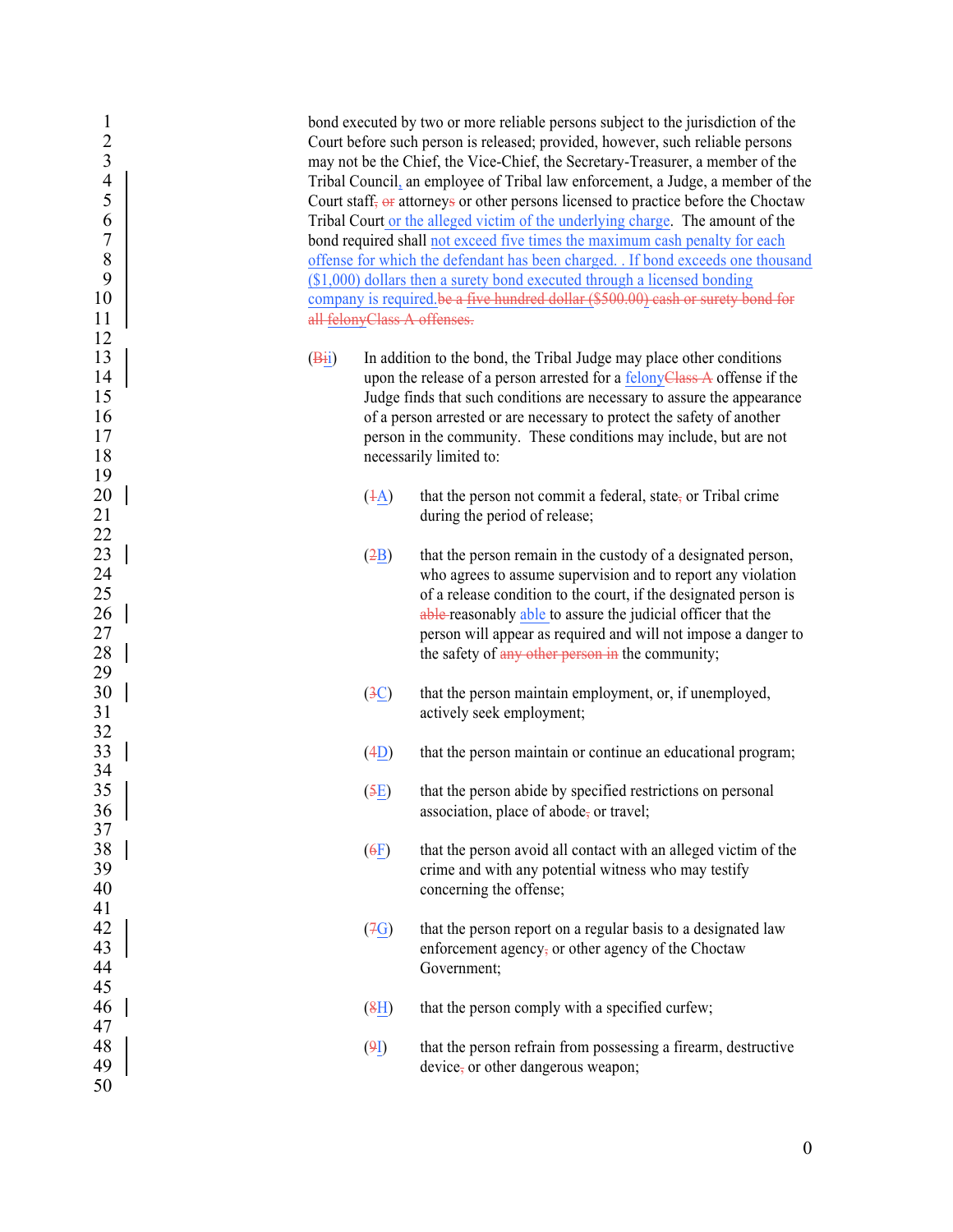| $\mathbf{1}$<br>$\frac{2}{3}$<br>$\overline{\mathcal{A}}$            | (10J)<br>that the person refrain from the use of alcohol, or any other use<br>of a narcotic drug or a controlled substance without a<br>prescription by a licensed medical practitioner;                                                                                                                                                                                                                                                                                                                                                                                                                                                                                                                                                                                                                                                  |
|----------------------------------------------------------------------|-------------------------------------------------------------------------------------------------------------------------------------------------------------------------------------------------------------------------------------------------------------------------------------------------------------------------------------------------------------------------------------------------------------------------------------------------------------------------------------------------------------------------------------------------------------------------------------------------------------------------------------------------------------------------------------------------------------------------------------------------------------------------------------------------------------------------------------------|
| 5<br>$\frac{6}{7}$<br>$\,$ $\,$<br>9                                 | that the person undergo available medical, psychological or<br>$(\frac{44K}{2})$<br>psychiatric treatment, including treatment for drug or alcohol<br>dependency; and remain in a specified institution if required<br>for that <b>personpurpose</b> ; and/or                                                                                                                                                                                                                                                                                                                                                                                                                                                                                                                                                                             |
| 10<br>11<br>12<br>13<br>14                                           | $(\frac{12L}{2})$<br>that the person satisfy any other condition that is reasonably<br>necessary to assure the appearance of the person that is<br>required and to assure the safety of any other person in the<br>community.                                                                                                                                                                                                                                                                                                                                                                                                                                                                                                                                                                                                             |
| 15<br>16<br>17<br>18<br>19<br>20<br>21<br>22<br>23<br>24<br>25<br>26 | $\left(\frac{1}{2}i\right)$<br>At the conclusion of the appearance, the <b>Judge</b> -judge shall execute an<br>Order-order stating whether the person is to be detained or released, and<br>if released, the amount of bond, the date of trial and stating the<br>defendant shallto hire an attorney and notify the court within fifteen<br>(15) days from the court arraignment that whether the Defendant<br>defendant will be represented by counsel at trial and any conditions<br>upon such release in addition to the bond. In the case of detention, the<br>judge shall execute an order stating the reasons for the detention and<br>directing that the person be committed to the custody of Choctaw Law<br>Enforcement for confinement separate, to the extent practical, from<br>persons serving sentences after convictions. |
| 27<br>28<br>29<br>30<br>31                                           | If a person is ordered detained after a hearing conducted in accordance<br>$(\overline{9}$ iii $\overline{y})$<br>with this Rulerule, the person may appeal the Detention Order to the<br>Choctaw Appellate Supreme Court within five (5) days of the Order of<br>Denial. The appeal shall be determined promptly in accordance with the<br>Choctaw Rules of Appellate Procedures.                                                                                                                                                                                                                                                                                                                                                                                                                                                        |
| 32<br>33                                                             | MisdemeanorClass B or Class C Offenses:<br>(2)                                                                                                                                                                                                                                                                                                                                                                                                                                                                                                                                                                                                                                                                                                                                                                                            |
| 34<br>35<br>36<br>37<br>38                                           | If a person is arrested for a Class B or Class Cmisdemeanor offense and is not also<br>arrested for a felonyClass A offense, such person shall not have to appear before<br>a judge in order to obtain release. Such person may obtain release at any time<br>prior to arraignment without appearing before a judge on person-personal                                                                                                                                                                                                                                                                                                                                                                                                                                                                                                    |
| 39<br>40<br>41                                                       | recognizance, or if required, by posting a cash bond or surety bond executed by<br>two reliable persons subject to the jurisdiction of the Tribal Court; provided,<br>however, such reliable persons may not be the Chief, the Vice-Chief, the                                                                                                                                                                                                                                                                                                                                                                                                                                                                                                                                                                                            |
| 42<br>43                                                             | Secretary-Treasurer, a member of the Tribal Council, an employee of Tribal law<br>enforcement, a judge, a member of the Court staff, or attorneys or other persons                                                                                                                                                                                                                                                                                                                                                                                                                                                                                                                                                                                                                                                                        |
| 44                                                                   | licensed to practice before the Choctaw Tribal Court or the alleged victim of the                                                                                                                                                                                                                                                                                                                                                                                                                                                                                                                                                                                                                                                                                                                                                         |
| 45                                                                   | underlying charge. The amount of the bond required shall not exceed five times                                                                                                                                                                                                                                                                                                                                                                                                                                                                                                                                                                                                                                                                                                                                                            |
| 46                                                                   | the maximum cash penalty for each offense for which the defendant has been                                                                                                                                                                                                                                                                                                                                                                                                                                                                                                                                                                                                                                                                                                                                                                |
| 47                                                                   | charged. If bond exceeds fiveone thousand (\$54,000) dollars then a surety bond                                                                                                                                                                                                                                                                                                                                                                                                                                                                                                                                                                                                                                                                                                                                                           |
| 48                                                                   | executed through a licensed bonding company is required. Notwithstanding the                                                                                                                                                                                                                                                                                                                                                                                                                                                                                                                                                                                                                                                                                                                                                              |
| 49                                                                   | foregoing, if the arresting officer or complaining witness shall certify to the                                                                                                                                                                                                                                                                                                                                                                                                                                                                                                                                                                                                                                                                                                                                                           |
| 50                                                                   | jailer, or if the jailer shall certify based upon his own observation, that the person                                                                                                                                                                                                                                                                                                                                                                                                                                                                                                                                                                                                                                                                                                                                                    |
| 51                                                                   | arrested, was at the time he was brought to the jail, unconscious or in an                                                                                                                                                                                                                                                                                                                                                                                                                                                                                                                                                                                                                                                                                                                                                                |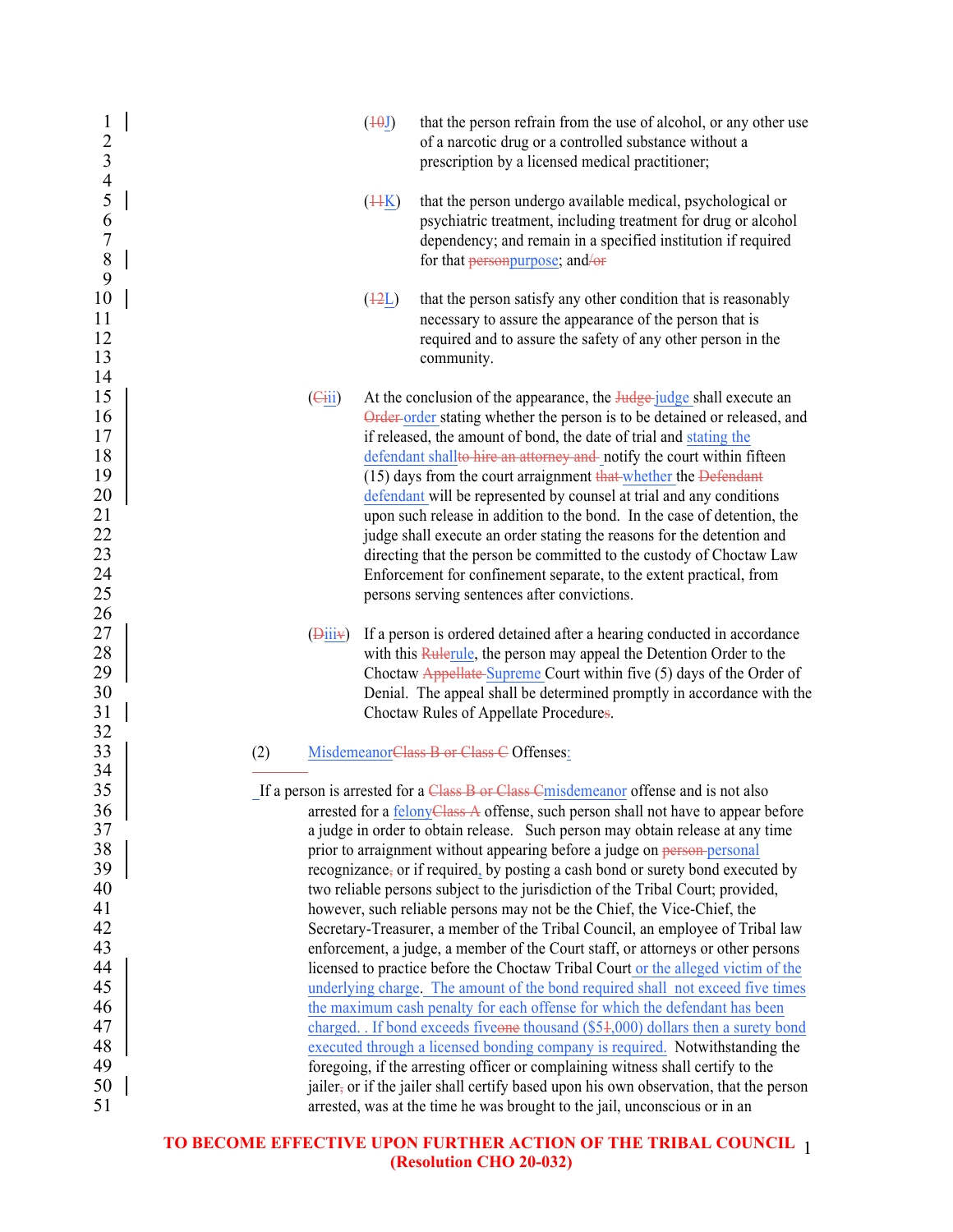| $\mathbf{I}$<br>$\overline{2}$   |     | intoxicated or apparently intoxicated condition, or for any reason does not appear<br>to be conscious or sober, then such person shall not be released until eight (8)        |
|----------------------------------|-----|-------------------------------------------------------------------------------------------------------------------------------------------------------------------------------|
| $\overline{3}$<br>$\overline{4}$ |     | hours after arrival at the jail. The person shall be informed by the jailer of his/her<br>right to post a cash or surety bond when the person is brought to the jail. Persons |
| 5                                |     | who reside outsideout the State of Mississippi or off the Tribal lands of the                                                                                                 |
| 6                                |     | Mississippi Band of Choctaw Indians shall not be permitted to post personal                                                                                                   |
| 7                                |     | recognizance bonds, post cash bonds. The amount of bond required for persons                                                                                                  |
| 8                                |     | arrested for a misdemeanorClass B offense shall be a two hundred fifty (\$250.00)                                                                                             |
| 9                                |     | appearance bond or a two hundred fifty (\$250.00) cash or surety bond. The                                                                                                    |
| 10                               |     | amount of bond for a Class C offense shall be a one hundred dollar (\$100.00)                                                                                                 |
| 11                               |     | eash or surety bond except for the following Class C offenses for which no bond                                                                                               |
| 12                               |     | is required and persons may be released on personal recognizance: Liquor                                                                                                      |
| 13                               |     | violation $(3-3-4)$ , Criminal defamation Defamation $\S(3-2-10)$ , Harassment $\S(3-2-1)$                                                                                    |
| 14                               |     | 14), Malicious mischief Mischief §(3-3-6), and Littering §(3-5-5).                                                                                                            |
| 15                               |     |                                                                                                                                                                               |
| 16                               |     | $\frac{(\frac{3}{2})}{(3)}$ Presumption of Innocence Prior to Trial:                                                                                                          |
| 17                               |     |                                                                                                                                                                               |
| 18                               |     | Nothing in this Rule shall be construed as modifying or limiting the presumption                                                                                              |
| 19                               |     | of innocence prior to trial.                                                                                                                                                  |
| 20                               |     |                                                                                                                                                                               |
| 21                               | (4) | <b>Release or Detention Pending Appeal:</b>                                                                                                                                   |
| 22                               |     |                                                                                                                                                                               |
| 23                               |     | A judge of the Choctaw Tribal Court exercising jurisdiction over an offense, or                                                                                               |
| 24                               |     | a judge of the Choctaw Tribal Appellate Court exercising appellate jurisdiction,                                                                                              |
| 25                               |     | shall order that, pending imposition or execution of sentence, or pending appeal                                                                                              |
| 26                               |     | of conviction or sentence, a person who has been found guilty of an offense and                                                                                               |
| 27                               |     | sentenced to a term of imprisonment, and who has filed an appeal, be detained,                                                                                                |
| 28                               |     | unless the Judge finds, after petition by the person, by clear and convincing                                                                                                 |
| 29                               |     | evidence;:                                                                                                                                                                    |
| 30                               |     |                                                                                                                                                                               |
| 31                               |     | that the person is not likely to flee or pose a danger to the safety of any<br>(A <sub>1</sub> )                                                                              |
| 32                               |     | other person of the community if released during the pendency of the                                                                                                          |
| 33                               |     | person's appeal; and                                                                                                                                                          |
| 34                               |     |                                                                                                                                                                               |
| 35                               |     | (Bii) that the appeal is not for the purpose of a delay and raises a substantial                                                                                              |
| 36                               |     | question of law or fact likely to result in a reversal, an order for a new                                                                                                    |
| 37                               |     | trial, or a sentence that does not include a term of imprisonment of less                                                                                                     |
| 38                               |     | than the total amount of time already served plus the expected duration                                                                                                       |
| 39                               |     | of the appeals process.                                                                                                                                                       |
| 40                               |     |                                                                                                                                                                               |
| 41                               |     | In those situations where release is found appropriate for persons convinced                                                                                                  |
| 42                               |     | convicted of a Class A offense, bond shall be set in accordance with the amounts                                                                                              |
| 43                               |     | set forth in Rule $8(a)(1)(iA)$ . In addition, the judge may also impose conditions                                                                                           |
| 44                               |     | in accordance with the provisions of Rule $8(a)(1)(Bii)$ . In those situations where                                                                                          |
| 45                               |     | release is found appropriate for persons convicted of a Class B or Class C                                                                                                    |
| 46                               |     | offense, bond shall be set in accordance with the amounts set forth in Rule                                                                                                   |
| 47                               |     | $8(a)(2)$ .                                                                                                                                                                   |
| 48                               |     |                                                                                                                                                                               |
| 49                               | (4) | Penalty for Failure to Appear or Violation of Conditions of Release: Whoever,                                                                                                 |
| 50                               |     | having been released pending trial or pending appeal, fails to appear before court                                                                                            |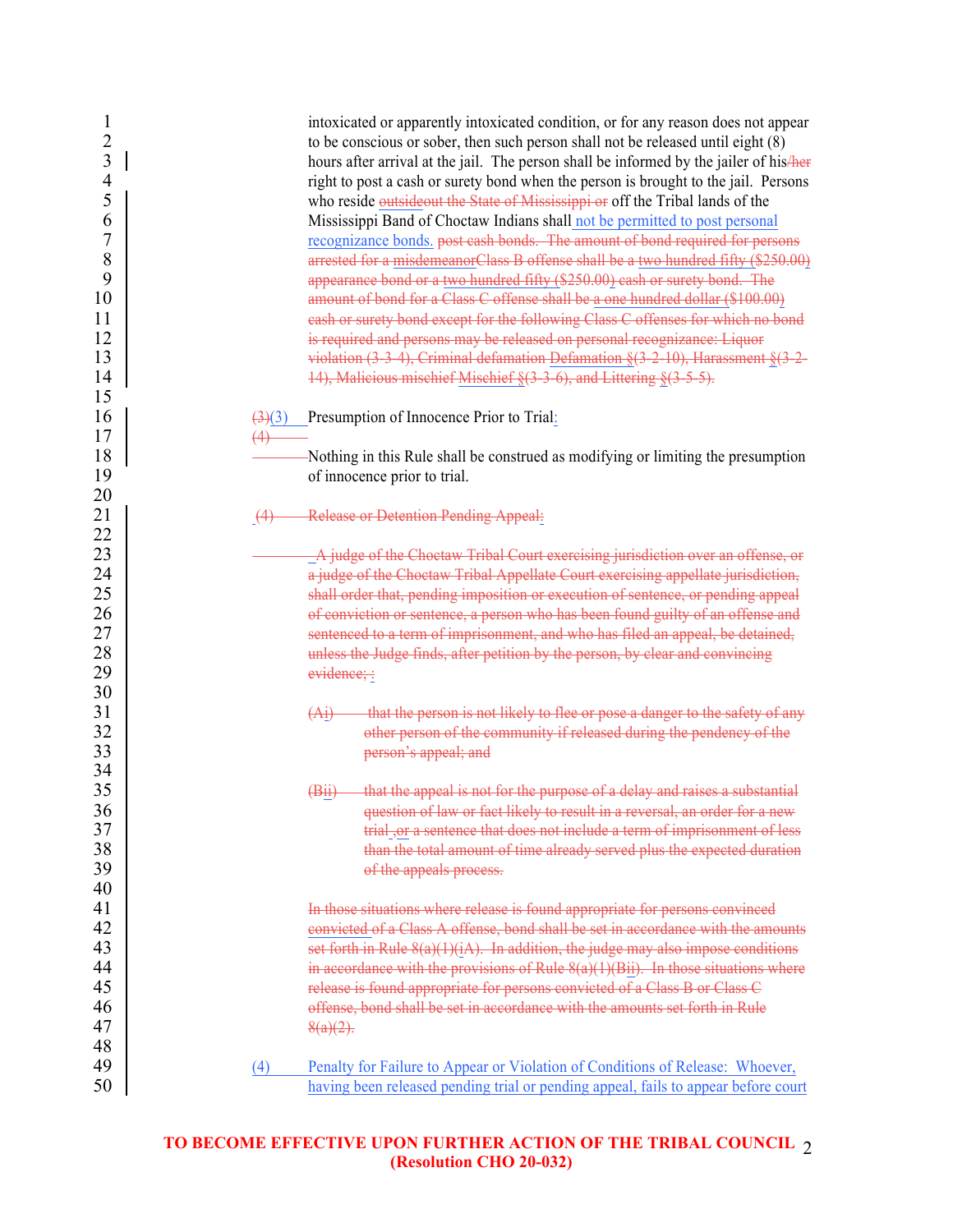| 1<br>$\overline{c}$<br>3 |        |     | as required or fails to surrender for service of sentence pursuant to a Court Order,<br>shall be subject to the following penalties:<br>a term of imprisonment not more than three $(3)$ years if the offense is a<br>(a) |
|--------------------------|--------|-----|---------------------------------------------------------------------------------------------------------------------------------------------------------------------------------------------------------------------------|
| $\overline{4}$           |        |     | felony; or                                                                                                                                                                                                                |
| 5<br>6<br>7              |        |     | a term of imprisonment not more than one $(1)$ year if the offense is a<br>(b)<br>misdemeanor                                                                                                                             |
| 8                        |        |     | Penalty for Failure to Appear or Violation of Conditions of Release:                                                                                                                                                      |
| 9                        |        |     |                                                                                                                                                                                                                           |
| 10                       |        |     | Whoever, having been released pending trial or pending appeal, fails to appear                                                                                                                                            |
| 11                       |        |     | before Court court as required or fails to surrender for service of sentence                                                                                                                                              |
| 12                       |        |     | pursuant to a Court Order, shall be guilty of a Class A offense, which shall be                                                                                                                                           |
| 13                       |        |     | punishable by up to six (6) months imprisonment, five hundred (\$500.00) fine or                                                                                                                                          |
| 14                       |        |     | both.                                                                                                                                                                                                                     |
| 15                       |        |     | - As an affirmative defense to a prosecution under this provision, a person may                                                                                                                                           |
| 16                       |        |     | assert that uncontrollable circumstances which the person did not create                                                                                                                                                  |
| 17                       |        |     | prevented the person from appearing or surrendering, and that the person                                                                                                                                                  |
| 18                       |        |     | appeared and surrendered as soon as such circumstances ceased to exist. A term                                                                                                                                            |
| 19                       |        |     | of imprisonment imposed under this section shall be consecutive to any other                                                                                                                                              |
| 20                       |        |     | sentence of imprisonment.                                                                                                                                                                                                 |
| 21                       |        |     |                                                                                                                                                                                                                           |
| 22                       |        | (6) | Sanctions for Violations of a Release Condition:                                                                                                                                                                          |
| 23                       |        |     |                                                                                                                                                                                                                           |
| 24<br>25                 |        |     | - A person who has been released under this Rule, and who has violated a                                                                                                                                                  |
| 26                       |        |     | condition of his or her/her release, is subject to a revocation of release and an                                                                                                                                         |
|                          |        |     | Order of Detention. An attorney of the Prosecution Office may initiate the                                                                                                                                                |
| 27                       |        |     | proceeding for the revocation of an order of release by filing a motion with the                                                                                                                                          |
| 28                       |        |     | court. A Judge-judge may issue a warrant for the arrest of the person charged                                                                                                                                             |
| 29<br>30                 |        |     | with violating a condition of release, and the person shall be brought before a                                                                                                                                           |
| 31                       |        |     | <b>Judge</b> judge for a hearing to determine if the person has violated a condition of                                                                                                                                   |
| 32                       |        |     | release. The Judge-judge shall enter an Order of Revocation and Detention if,                                                                                                                                             |
| 33                       |        |     | after hearing, the <b>Judge</b> -judge finds there is probable cause to believe that the                                                                                                                                  |
| 34                       |        |     | person has committed a federal, state, or Tribal crime while on release, and may                                                                                                                                          |
| 35                       |        |     | enter such an order if there is probable cause that the person has violated any<br>other conditions of release.                                                                                                           |
| 36                       |        |     |                                                                                                                                                                                                                           |
| 37                       |        | (7) | Return of Bond                                                                                                                                                                                                            |
| 38                       |        |     |                                                                                                                                                                                                                           |
| 39                       |        |     | Provided a person has complied with all orders of the court issued pursuant to                                                                                                                                            |
| 40                       |        |     | this Rule, any cash bond shall be returned to the person providing the bond upon                                                                                                                                          |
| 41                       |        |     | the entry of a not guilty verdict or the sentence of the Court court in the case of a                                                                                                                                     |
| 42                       |        |     | pretrial bond; and upon the rendering of a decision on the appeal in the case of an                                                                                                                                       |
| 43                       |        |     | appeal bond.                                                                                                                                                                                                              |
| 44                       |        |     |                                                                                                                                                                                                                           |
| 45                       | Rule 9 |     | <b>Arraignment, First Appearance</b>                                                                                                                                                                                      |
| 46                       |        |     |                                                                                                                                                                                                                           |
| 47                       | (a)    |     | Explanation of Rights. Upon the first appearance of the Defendant defendant before the                                                                                                                                    |
| 48                       |        |     | Choctaw Tribal Court in response to a summons or warrant or following arrest, the judge                                                                                                                                   |
| 49                       |        |     | shall inform the Defendant defendant in English or when necessary in the Choctaw                                                                                                                                          |
| 50                       |        |     | language of the following:                                                                                                                                                                                                |
|                          |        |     |                                                                                                                                                                                                                           |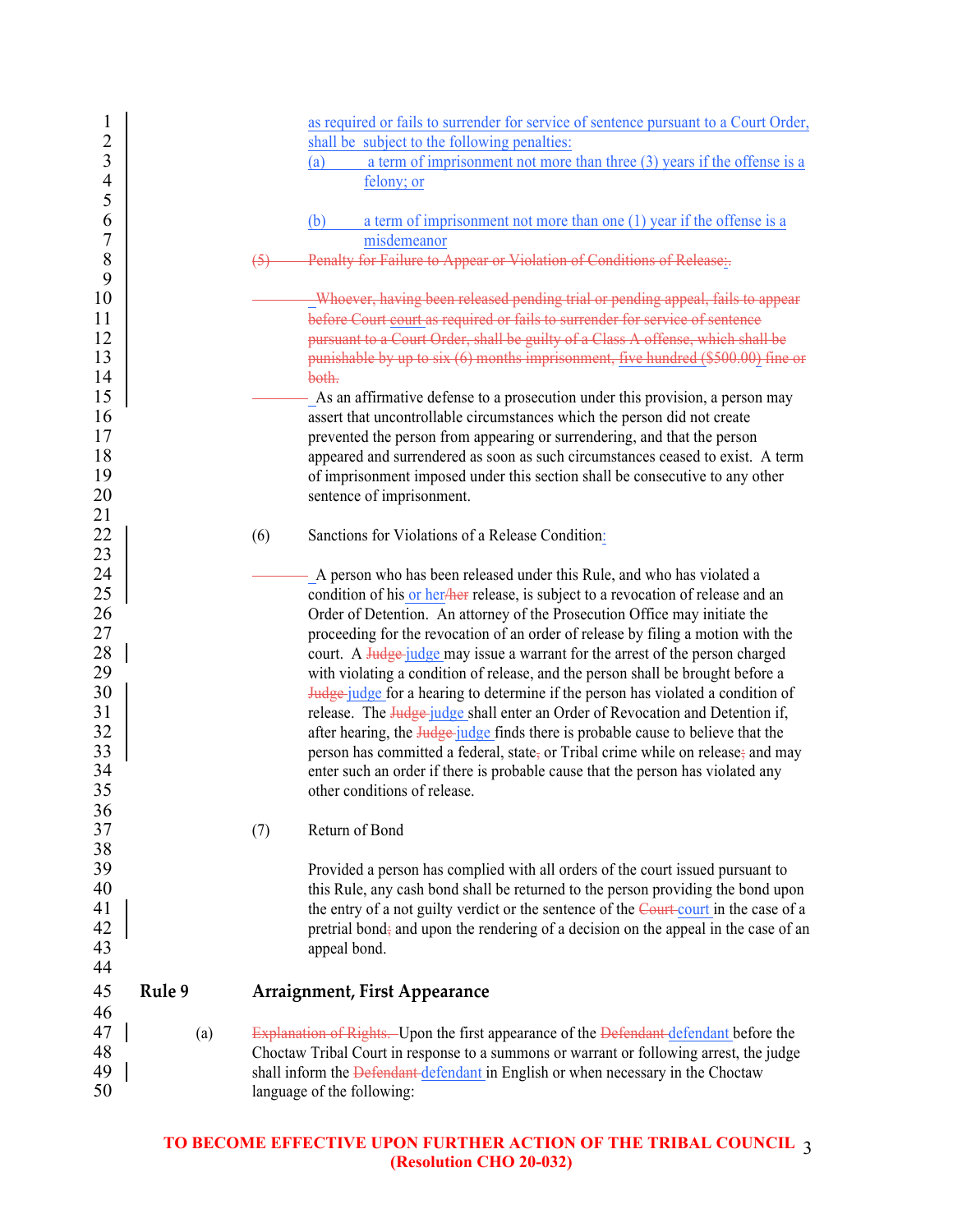| $\mathbf{1}$<br>$\overline{c}$ |     |          |                                                                                                                                                         |
|--------------------------------|-----|----------|---------------------------------------------------------------------------------------------------------------------------------------------------------|
| $\overline{\mathbf{3}}$        |     | (1)      | inform Defendant of the offense(s) charged;                                                                                                             |
| $\frac{4}{5}$<br>6             |     | (2)      | the maximum penalty and mandatory minimum penalty, if any, provided for the<br>offense charged;                                                         |
| $\overline{7}$<br>8            |     | (3)      | the right to bail;                                                                                                                                      |
| 9<br>10<br>11                  |     | (4)      | the right of any member of the MBCI who is indigent, if any, to the assistance of<br>a lay advocate or legal counsel at every stage of the proceedings; |
| 12                             |     | (5)      | the right of any defendant who is indigent facing a felony charge or a non-Indian                                                                       |
| 13                             |     |          | defendant who is indigent charged with a crime involving domestic violence,                                                                             |
| 14<br>15                       |     |          | dating violence, or a protection order violation to the assistance of legal counsel<br>at every stage of the proceedings paid for by the Tribe;         |
| 16<br>17                       |     | (65)     | the right, if any, to representation by an attorney at <del>Defendant's defendant</del> 's own                                                          |
| 18                             |     |          | expense;                                                                                                                                                |
| 19                             |     |          |                                                                                                                                                         |
| 20                             |     | (76)     | the right to remain silent, and that any statement made by the Defendant                                                                                |
| 21                             |     |          | defendant may be used against the Defendantdefendant;                                                                                                   |
| 22<br>23                       |     | (87)     | the right, if any, to a jury trial; and                                                                                                                 |
| 24                             |     |          |                                                                                                                                                         |
| 25                             |     |          |                                                                                                                                                         |
| 26                             |     |          |                                                                                                                                                         |
| 27                             |     | (98)     | If if the Defendant defendant desires reasonable time and opportunity, to consult                                                                       |
| 28                             |     |          | with counsel <sub>1</sub> , the judge may allow the defendant reasonable time and                                                                       |
| 29                             |     |          | opportunity to consult with counsel.                                                                                                                    |
| 30                             |     |          |                                                                                                                                                         |
| 31                             |     | (10)     | If the Court orders the detention of the defendant, the Court shall provide notice                                                                      |
| 32                             |     |          | to the defendant at the first appearance detained by order of the Tribe pursuant to                                                                     |
| 33                             |     |          | 25 U.S.C. 1303 of his or her right to file in a court of the United States a petition                                                                   |
| 34                             |     |          | for a writ of habeas corpus. In any case where the Tribe is exercising special                                                                          |
| 35                             |     |          | domestic violence criminal jurisdiction, the Court shall further advise the                                                                             |
| 36                             |     |          | defendant of his or her right to petition in a court of the United States to stay his                                                                   |
| 37                             |     |          | or her detention, and.                                                                                                                                  |
| 38<br>39                       |     | (11)     | The Court shall determine if the defendant meets the criteria for indigency.                                                                            |
| 40                             |     |          |                                                                                                                                                         |
| 41                             |     |          |                                                                                                                                                         |
| 42                             | (b) |          | The judge shall thereafter require the <b>Defendant</b> defendant to plead to the complaint as                                                          |
| 43                             |     | follows: |                                                                                                                                                         |
| 44                             |     |          |                                                                                                                                                         |
| 45                             |     | (1)      | Not-not guilty;                                                                                                                                         |
| 46                             |     |          |                                                                                                                                                         |
| 47                             |     | (2)      | Guiltyguilty;                                                                                                                                           |
| 48                             |     |          |                                                                                                                                                         |
| 49                             |     | (3)      | Not-not guilty by reason of insanity; or                                                                                                                |
| 50                             |     |          |                                                                                                                                                         |
| 51                             |     | (4)      | No-with the Court's consent, no contest.                                                                                                                |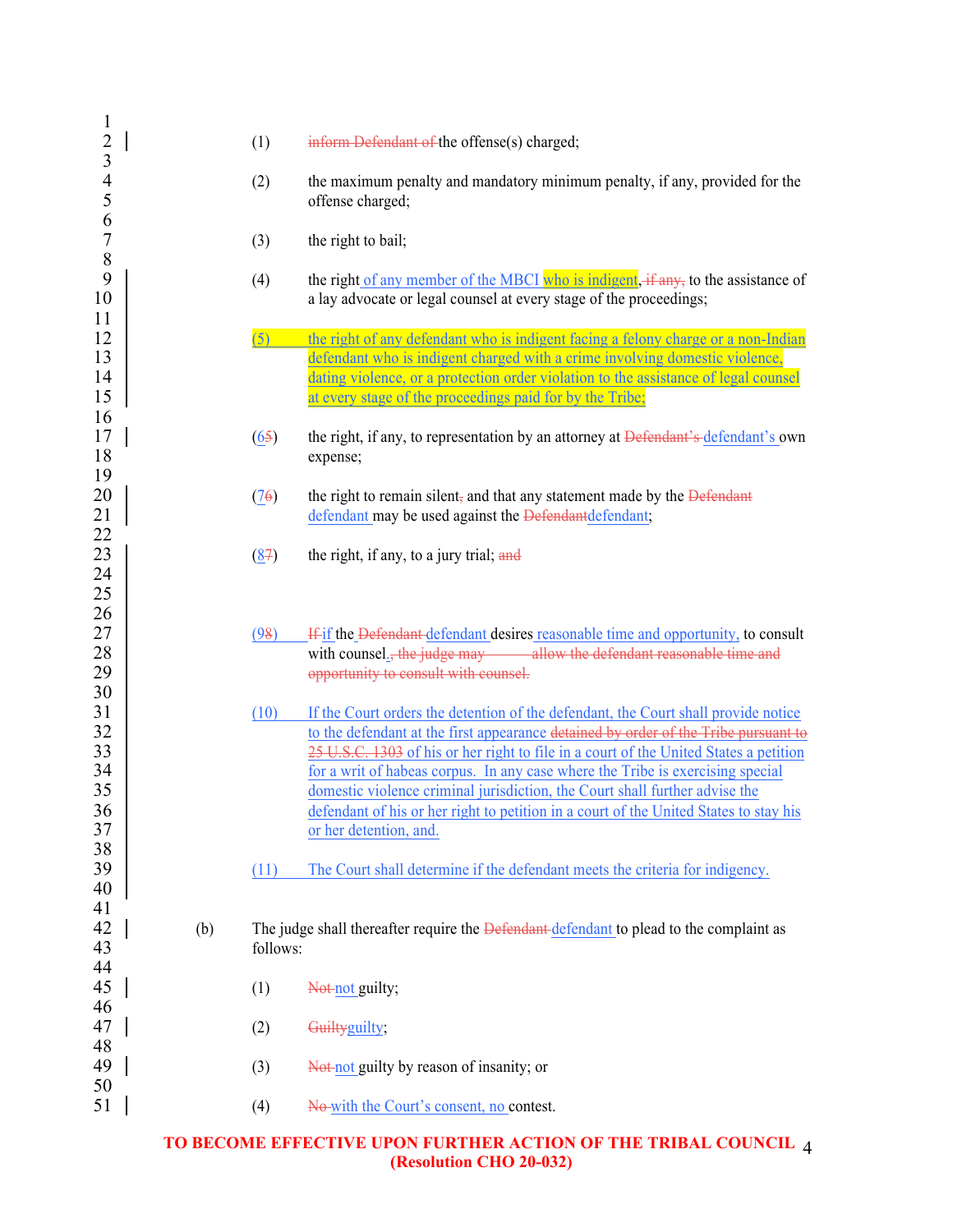| $\mathbf{1}$<br>$\frac{2}{3}$<br>$\frac{4}{5}$<br>6          |         | If Defendant defendant refuses to answer, a plea of not guilty must be entered. If the<br>Defendant defendant pleads "not guilty by reason of insanity", the action shall be<br>transferred to the Behavioral Health Department or an appropriate state or federal agency<br>for a determination of Defendant's defendant's competency to stand trial. If the<br>Defendant defendant pleads "not guilty", the action shall be set for trial.                                                                                                                                                                                       |
|--------------------------------------------------------------|---------|------------------------------------------------------------------------------------------------------------------------------------------------------------------------------------------------------------------------------------------------------------------------------------------------------------------------------------------------------------------------------------------------------------------------------------------------------------------------------------------------------------------------------------------------------------------------------------------------------------------------------------|
| $\overline{7}$<br>8<br>9<br>10<br>11<br>12<br>13<br>14<br>15 | (c)     | If the Defendant defendant pleads "guilty", the judge shall accept the plea only after<br>determining that the plea is made voluntarily with a full understanding of the nature of the<br>charge and the consequences of the plea. The judge shall not enter a judgment upon a plea<br>of guilty unless $(s)$ he is satisfied that there is a factual basis for the plea. If a plea of guilty<br>is accepted and judgment entered, the judge shall sentence the Defendant defendant<br>immediately or within a reasonable period, giving the <b>Defendant</b> defendant an opportunity<br>to inform the court of mitigating facts. |
| 16<br>17<br>18                                               | (d)     | The court may, in its discretion, allow a defendant to withdraw a plea of guilty whenever it<br>appears that the interests of justice and fairness would be served thereby.                                                                                                                                                                                                                                                                                                                                                                                                                                                        |
| 19<br>20<br>21<br>22<br>23<br>24                             | (e)     | Waiver of Arraignment. An arraignment may be waived, by the Defendant defendant<br>filing a written plea of not guilty, signed by Defendant defendant and Defendant's<br>defendant's attorney, no later that than forty-eight (48) hours prior to the scheduled<br>arraignment. The waiver must indicate the date and time of arraignment and the name of<br>the arraigning judge.                                                                                                                                                                                                                                                 |
| 25                                                           | Rule 10 | Procedure For Excusal: Recusal of Judge                                                                                                                                                                                                                                                                                                                                                                                                                                                                                                                                                                                            |
| 26<br>27<br>28<br>29<br>30<br>31<br>32<br>33                 | (a)     | Excusal—: Whenever a defendant to any criminal action or proceeding of any kind files a<br>notice of excusal, the judge's jurisdiction over the cause terminates upon good cause<br>shown. <del>immediately</del> . Procedure for Excusing a Judge: A party for good cause shown may<br>excuse a judge before whom the case is pending by filing with the Clerk of the Court a<br>Notice of Excusal. The Notice of Excusal must be signed by the defendant and filed<br>within ten $(10)$ days after the latter of:                                                                                                                |
| 34<br>35<br>36                                               |         | arraignment or the filing of a waiver of arraignment; or<br>(1)<br>service by the court of notice of assignment or reassignment of the case to a<br>$\left( 2\right)$                                                                                                                                                                                                                                                                                                                                                                                                                                                              |
| 37<br>38                                                     |         | judge.                                                                                                                                                                                                                                                                                                                                                                                                                                                                                                                                                                                                                             |
| 39<br>40<br>41                                               | (b)     | Limitation of Excusals: A defendant may not excuse a judge after he or she has requested<br>that judge to perform any discretionary act other than conducting an arraignment or first                                                                                                                                                                                                                                                                                                                                                                                                                                              |
| 42                                                           |         | appearance, setting initial condition on arraignment or first appearance of setting initial<br>conditions of release. No party shall excuse more than one judge.                                                                                                                                                                                                                                                                                                                                                                                                                                                                   |
| 43<br>44<br>45<br>46<br>47<br>48                             | (c)     | Procedure for Excusing a Judge: A party for good cause shown may excuse a judge<br>before whom the case is pending by filing with the Clerk of the Court a Notice of Excusal.<br>The Notice of Excusal must be signed by the Defendant defendant and filed within ten<br>$(10)$ days after the latter of:                                                                                                                                                                                                                                                                                                                          |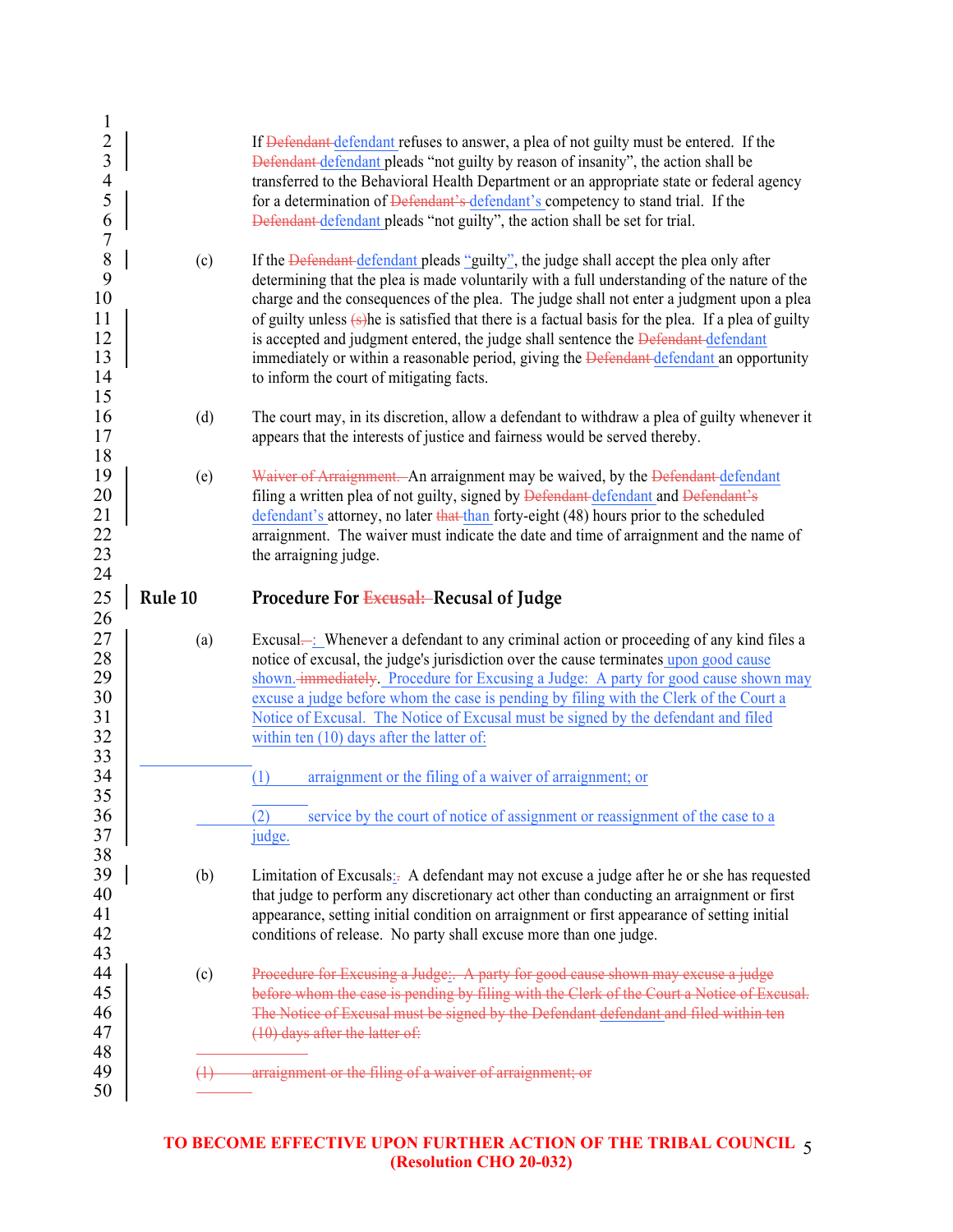| $\mathbf 1$<br>$\overline{c}$                                                           | (2)     |              | service by the court of notice of assignment or reassignment of the case to a judge.                                                                                                                                                                                                                                                                                                                                                                                                                                                    |
|-----------------------------------------------------------------------------------------|---------|--------------|-----------------------------------------------------------------------------------------------------------------------------------------------------------------------------------------------------------------------------------------------------------------------------------------------------------------------------------------------------------------------------------------------------------------------------------------------------------------------------------------------------------------------------------------|
| $\overline{\mathbf{3}}$<br>$\overline{4}$<br>5<br>6<br>$\boldsymbol{7}$<br>$\,8\,$<br>9 | (d)     |              | Recusal: No judge shall sit in any action in which the judge's impartiality may reasonably<br>be questioned under the provisions of the Constitution of the Mississippi Band of Choctaw<br>Indians or the Code of Judicial Conduct, and the judge shall file a recusal in any such<br>action. Upon receipt of notification of recusal from a judge, the Clerk of the Court shall<br>give written notice to each party. Upon recusal, another judge shall be assigned or<br>designated to conduct any further proceedings in the action. |
| 10                                                                                      | Rule 11 |              | <b>Pretrial Conference</b>                                                                                                                                                                                                                                                                                                                                                                                                                                                                                                              |
| 11<br>12<br>13<br>14<br>15<br>16<br>17<br>18<br>19                                      |         | disposition. | At any time after the filing of a complaint or citation, the judge may, with or without the filing of a<br>motion, order the parties to appear before him or her to clarify the pleadings and to consider such<br>other matters as may aid in the disposition of the case. The court may in its discretion, if not<br>otherwise prohibited by this tribal code and in compliance with Choctaw Peacemaker code;<br>depending on the nature of the case, transfer to the Peace Maker Court for an alternative                             |
| 20                                                                                      | Rule 12 |              | <b>Right to Jury Trial</b>                                                                                                                                                                                                                                                                                                                                                                                                                                                                                                              |
| 21<br>22<br>23<br>24<br>25<br>26<br>27                                                  | (a)     |              | Cases shall be tried by the judge unless the Defendant defendant demands a jury trial. The<br>demand may be made orally at the arraignment or by filing a written request with the<br>judge assigned to the case within ten (10) days after the scheduled arraignment. If the<br>demand for a jury trial is not made as provided in this paragraph, trial by jury will be<br>deemed waived.                                                                                                                                             |
| 28<br>29<br>30<br>31<br>32                                                              | (b)     |              | A defendant is not entitled to a jury trial for Class C offenses. In any case where the Tribe<br>is exercising special domestic violence criminal jurisdiction, the defendant has a right to<br>an impartial jury drawn from sources that reflect a fair cross section of the community and<br>does not systematically exclude any distinctive group in the community, including non-<br>Indians.                                                                                                                                       |
| 33<br>34                                                                                | Rule 13 |              | <b>Motions Before Trial: Defenses and Objections</b>                                                                                                                                                                                                                                                                                                                                                                                                                                                                                    |
| 35<br>36<br>37<br>38                                                                    | (a)     |              | Motions raising defenses and objections may be made as follows:<br>(1)<br>Any any defenses or objections which are capable of determination other than at                                                                                                                                                                                                                                                                                                                                                                               |
| 39<br>40                                                                                |         |              | trial may be raised before trial by written motion.                                                                                                                                                                                                                                                                                                                                                                                                                                                                                     |
| 41<br>42<br>43<br>44<br>45<br>46<br>47                                                  |         |              | Defenses defenses and objections based on defects in the complaint other than<br>(2)<br>that it fails to show jurisdiction in the court or fails to charge an offense may be<br>raised by motion only before trial or such shall be deemed waived, unless the<br>court for good cause shown grants relief from such waiver. Lack of jurisdiction<br>or failure to charge an offense may be raised as defenses or noticed by the court<br>on its own motion at any stage of the proceeding.                                              |
| 48<br>49<br>50                                                                          |         |              | A a motion for a bill of particulars shall be granted when it appears that the<br>(3)<br>Defendant defendant has a reasonable need for additional facts in order to<br>prepare his defense.;                                                                                                                                                                                                                                                                                                                                            |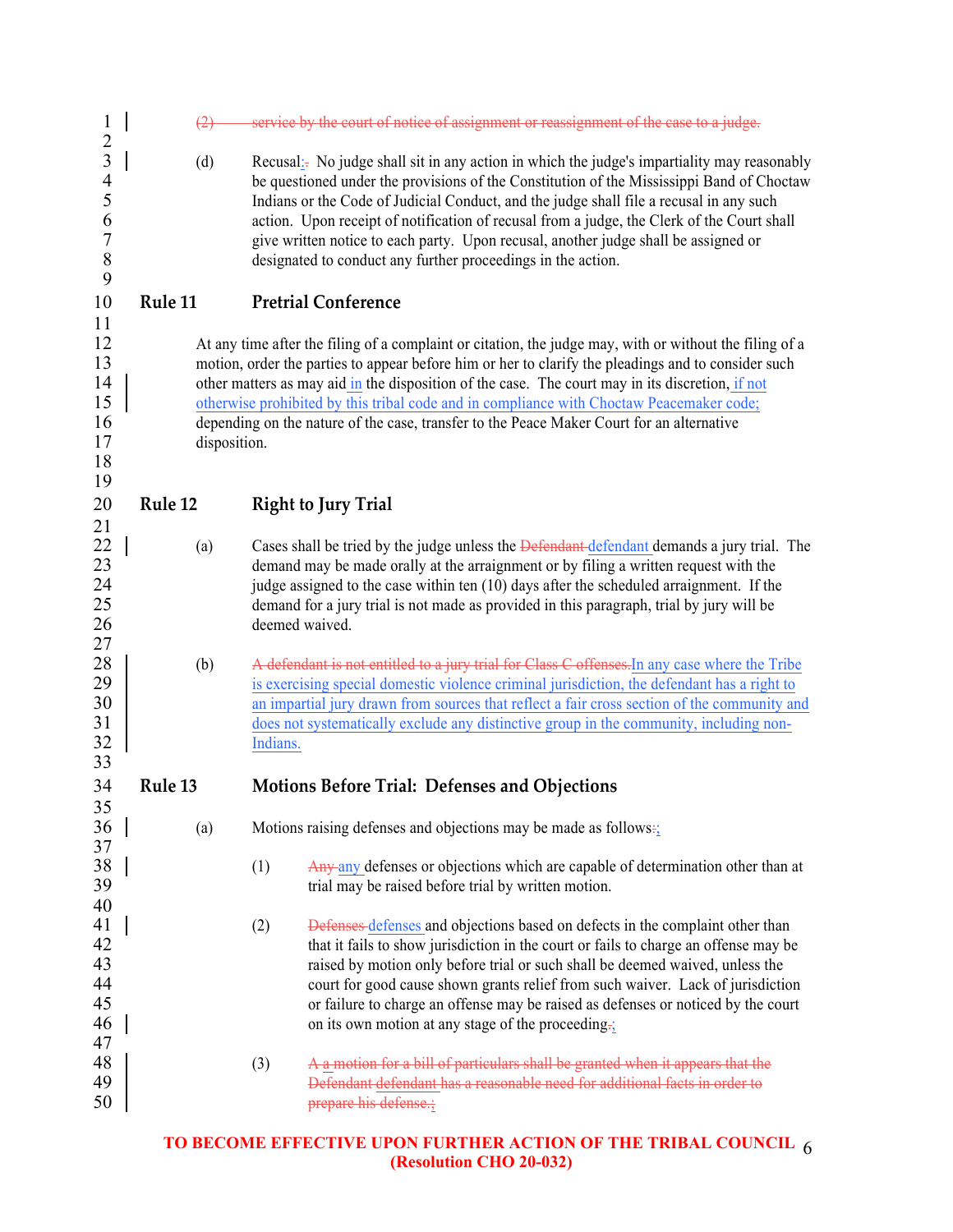| $\mathbf{1}$   |         |                                                                                                                                                                                     |
|----------------|---------|-------------------------------------------------------------------------------------------------------------------------------------------------------------------------------------|
| $\frac{2}{3}$  |         | (4)<br>Motions motions may be made orally or in writing. Motions made under this                                                                                                    |
|                |         | Rule will be argued before trial on the date of trial unless the court directs                                                                                                      |
| $\overline{4}$ |         | otherwise. Decision on such motions shall be made by the judge and not by the                                                                                                       |
| 5              |         | $jury_{\frac{1}{2}}$                                                                                                                                                                |
| 6              |         |                                                                                                                                                                                     |
| $\overline{7}$ |         | (5)<br><b>If if the motion is decided against the Defendant defendant</b> , the trial shall proceed                                                                                 |
| $\,$ $\,$<br>9 |         | if an interlocutory appeal request by the defendant made under this title is not<br>approved by the Trial Court judge as if no motion was made. If a motion is                      |
| 10             |         | decided in favor of a defendant, the judge shall alter the proceedings or enter a                                                                                                   |
| 11             |         | judgment as is appropriate in light of the decision.                                                                                                                                |
| 12             |         |                                                                                                                                                                                     |
| 13             | Rule 14 | Discovery and Inspection                                                                                                                                                            |
| 14             |         |                                                                                                                                                                                     |
| 15             | (a)     | Disclosure by Prosecution- $\div$ : Not less than ten (10) days before trial, the prosecution shall                                                                                 |
| 16             |         | disclose and make available for inspection, copying and photographing any records,                                                                                                  |
| 17             |         | papers, documents, recorded statements made by witnesses or other tangible evidence in                                                                                              |
| 18             |         | its possession, custody and control and which are material to the preparation of the                                                                                                |
| 19             |         | defense or are intended for use by the prosecution at the trial or were obtained from or                                                                                            |
| 20             |         | belong to the Defendantdefendant.                                                                                                                                                   |
| 21<br>22       | (b)     | Disclosure by Defendant- $\frac{1}{2}$ Not less than ten (10) days before trial, the Defendant                                                                                      |
| 23             |         | defendant shall disclose and make available to the prosecution for inspection, copying and                                                                                          |
| 24             |         | photographing any records, papers, documents or other tangible evidence in the                                                                                                      |
| 25             |         | Defendant's defendant's possession, custody or control which the Defendant defendant                                                                                                |
| 26             |         | intends to introduce in evidence at the trial.                                                                                                                                      |
| 27             |         |                                                                                                                                                                                     |
| 28             | (c)     | Witness Disclosure $\frac{1}{2}$ Not less than ten (10) days before trial the prosecution and                                                                                       |
| 29             |         | Defendant defendant shall exchange a list of the names and addresses of the witnesses                                                                                               |
| 30<br>31       |         | each intends to call at the trial. Upon request of a party, any witness named on the witness<br>list shall be made available for interview prior to trial.                          |
| 32             |         |                                                                                                                                                                                     |
| 33             | (d)     | Continuing Duty to Disclose—1 If a party discovers additional material or witnesses which                                                                                           |
| 34             |         | the party previously would have been under a duty to disclose and make available at the                                                                                             |
| 35             |         | time of such previous compliance if it were then known to the party, the party shall                                                                                                |
| 36             |         | promptly give notice to the other party of the existence of the additional material or                                                                                              |
| 37             |         | witnesses.                                                                                                                                                                          |
| 38             |         |                                                                                                                                                                                     |
| 39<br>40       | (e)     | Failure to Comply- $\frac{1}{2}$ . If at any time during the course of the proceedings it is brought to                                                                             |
| 41             |         | the attention of the court that a party has failed to comply with this Rule rule or with an<br>order issued pursuant to this Rulerule, the court may order such party to permit the |
| 42             |         | discovery or inspection of materials not previously disclosed, grant a continuance, or                                                                                              |
| 43             |         | prohibit the party from calling a witness not disclosed, or introducing in evidence the                                                                                             |
| 44             |         | material not disclosed, or it may enter such other order as it deems appropriate under the                                                                                          |
| 45             |         | circumstances, including but not limited to holding an attorney or party in contempt of                                                                                             |
| 46             |         | court.                                                                                                                                                                              |
| 47             |         |                                                                                                                                                                                     |
| 48             | Rule 15 | <b>Notice of Alibi Defense</b>                                                                                                                                                      |
| 49             |         |                                                                                                                                                                                     |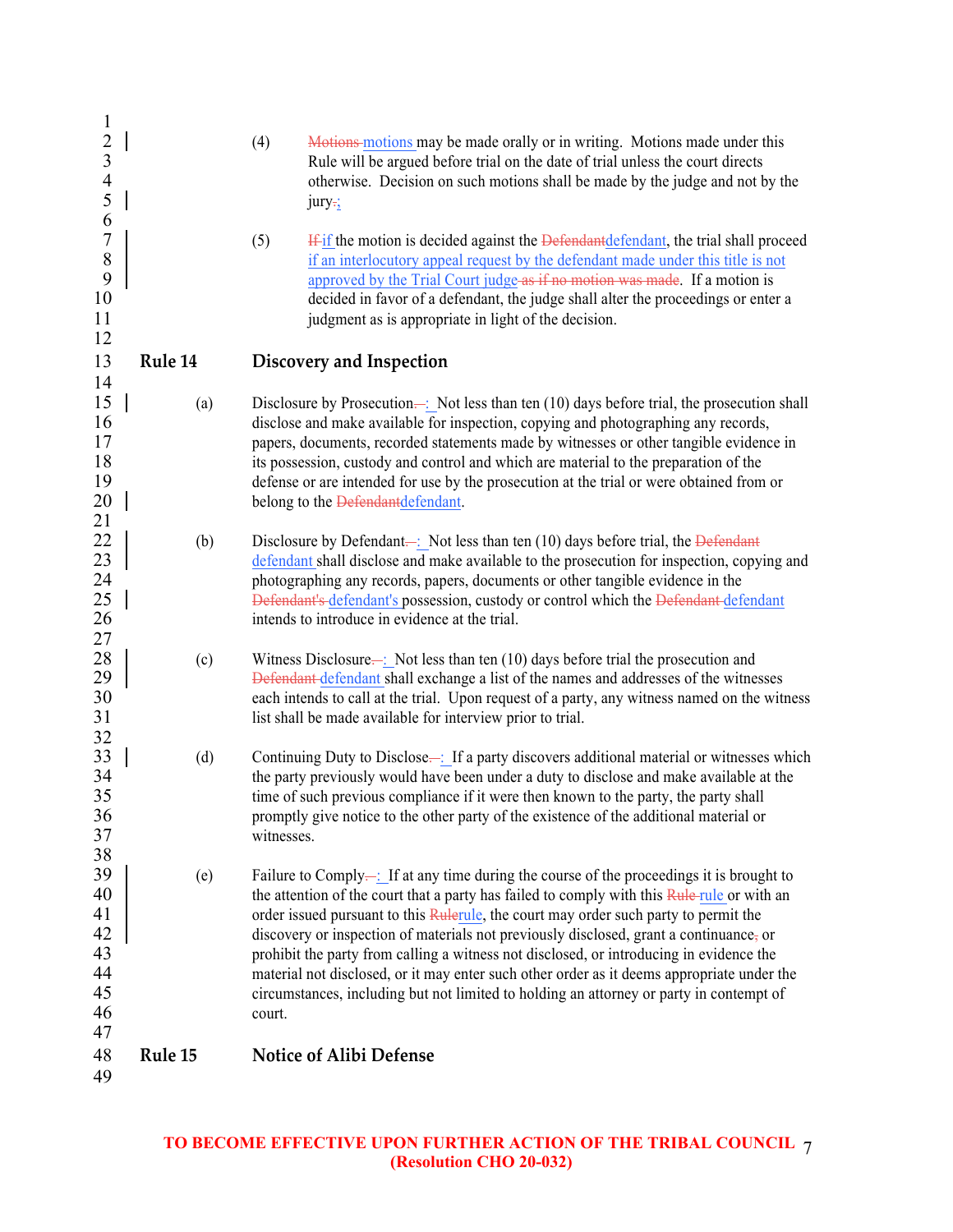| $\mathbf{l}$<br>$\overline{c}$<br>$\mathfrak{Z}$<br>$\overline{4}$<br>5<br>6<br>$\overline{7}$<br>8 |         | The Defendant defendant or his legal representative shall by written notice to the court at least ten<br>(10) working days before trial provide the names and addresses of any witnesses upon whom the<br>defense intends to rely for an alibi defense for the Defendant defendant and to include a summary of<br>the witnesses expected testimony. Failure to provide such notice will prevent the use of such<br>witnesses by the defense unless it can be shown by the defense that prior notice was impossible or<br>that no prejudice to the prosecution has resulted, in which case the judge may order the trial<br>delayed or make such other orders as intended-required to assure a just determination of the case. |
|-----------------------------------------------------------------------------------------------------|---------|-------------------------------------------------------------------------------------------------------------------------------------------------------------------------------------------------------------------------------------------------------------------------------------------------------------------------------------------------------------------------------------------------------------------------------------------------------------------------------------------------------------------------------------------------------------------------------------------------------------------------------------------------------------------------------------------------------------------------------|
| 9<br>10                                                                                             | Rule 16 | Subpoena                                                                                                                                                                                                                                                                                                                                                                                                                                                                                                                                                                                                                                                                                                                      |
| 11<br>12<br>13<br>14<br>15                                                                          | (a)     | A subpoena is an order of the court issued by a judge or the Clerk of the Court. It shall<br>contain the name of the court, the title of the case, and shall command each person to<br>whom it is directed to attend and give testimony or produce for use documents, etc.<br>named, at the time and place specified thereinherein.                                                                                                                                                                                                                                                                                                                                                                                           |
| 16<br>17<br>18<br>19<br>20<br>21                                                                    | (b)     | A subpoena may be served by any person who is not a party to the case and not less than<br>eighteen (18) years of agelaw enforcement officer or other officer designated by the Judge.<br>Service shall be accomplished by handing a copy of the subpoena to the person named<br>therein. Upon completion of service, a proof of service shall be filed with the Court. No<br>fees or mileage allowance need be rendered with service.                                                                                                                                                                                                                                                                                        |
| 22<br>23<br>24                                                                                      | (c)     | A subpoena may be served any place within the territorial jurisdiction of the Choctaw<br>Tribal Court.                                                                                                                                                                                                                                                                                                                                                                                                                                                                                                                                                                                                                        |
| 25<br>26<br>27<br>28<br>29<br>30                                                                    | (d)     | Failure, without adequate excuse, to obey a properly served subpoena may be deemed a<br>contempt of court and prosecution thereof may proceed upon the order of the court. No<br>contempt shall be prosecuted unless a return of service of the subpoena has been made on<br>which is endorsed the date, time, and place of service and the person performing such<br>service.                                                                                                                                                                                                                                                                                                                                                |
| 31<br>32                                                                                            | Rule 17 | Trials to by Jury                                                                                                                                                                                                                                                                                                                                                                                                                                                                                                                                                                                                                                                                                                             |
| 33<br>34<br>35<br>36<br>37<br>38<br>39<br>40                                                        | (a)     | Tribal Court Jury— $\therefore$ A jury shall consist of six persons. Notwithstanding subsection (i) of<br>this rule, aAny enrolled member of the Mississippi Band of Choctaw Indians, who is<br>qualified to vote in elections of the Council, shall be eligible for jury service except Tribal<br>Council, judges, clerks, lay advocates or professional attorneys, and persons of unsound<br>mind or who have been convicted of a <u>felony-Class-A</u> offense under this Code during the<br>past two years or of a felony under the laws of any other sovereign or dishonorably<br>discharged from the Armed Forces of the United States.                                                                                 |
| 41<br>42<br>43<br>44<br>45<br>46<br>47                                                              | (b)     | Jury Panel—: Once every six $(6)$ months (January and July) in open court the Clerk-clerk<br>shall draw the names of 32 persons at random from a box containing the names of the<br>persons registered to vote in elections held by the Mississippi Band of Choctaw Indians.<br>If an ineligible name is drawn, an additional name shall be drawn until thirty-two (32)<br>eligible persons are on the jury panel names shall have been drawn. Such persons shall<br>constitute the jury panel.                                                                                                                                                                                                                               |
| 48<br>49                                                                                            | (e)     | Jury Selection. : When it is necessary to form a jury, at the direction of the trial<br>Judgejudge, the Clerk clerk shall draw names from a box containing the names of the                                                                                                                                                                                                                                                                                                                                                                                                                                                                                                                                                   |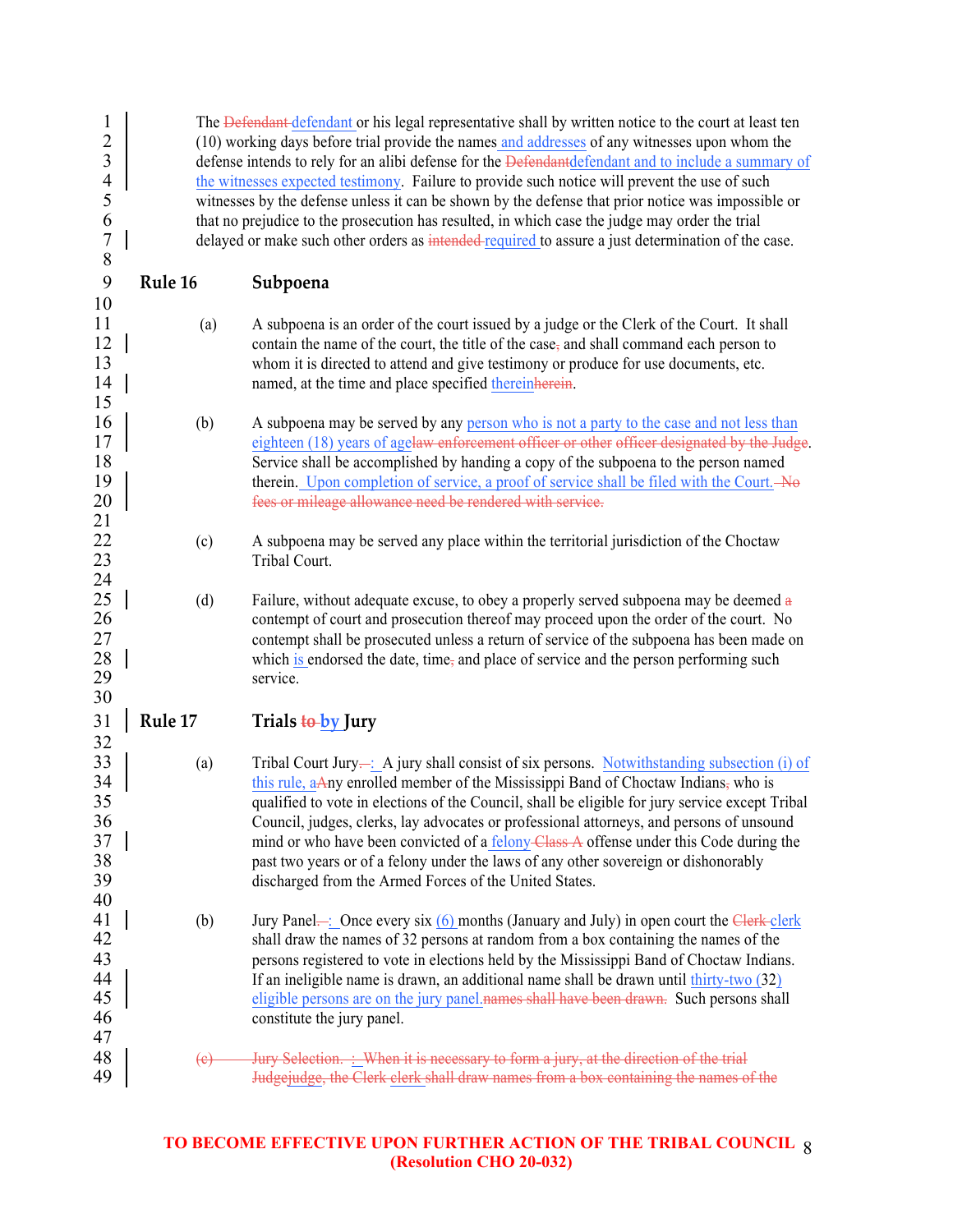| $\mathbf{1}$<br>$\overline{c}$<br>$\overline{3}$             |     | persons on the jury panel until six names are drawn, none of whom have served on a jury<br>during the past year.                                                                                                                                                                                                                                                                                            |
|--------------------------------------------------------------|-----|-------------------------------------------------------------------------------------------------------------------------------------------------------------------------------------------------------------------------------------------------------------------------------------------------------------------------------------------------------------------------------------------------------------|
| $\overline{4}$<br>5<br>6<br>$\overline{7}$<br>$\,$ $\,$<br>9 | (d) | Challenges for eause Cause or without Without eauseCause -: Either party in the case<br>may challenge not more than two jurors without cause and any number of jurors for cause.<br>The judge, the prosecutor, and the Defendant defendant shall be entitled to question each<br>juror to determine the existence of cause. Cause $\frac{my - may}{may}$ consist of, but shall not be<br>limited to:        |
| 10<br>11<br>12                                               |     | (1)<br>Non-eligibility as juror or such physical or mental defect as to render the juror<br>incapable of performing his duties;                                                                                                                                                                                                                                                                             |
| 13<br>14<br>15                                               |     | (2)<br>Having been a juror, party, or witness in any civil or criminal proceeding<br>involving the same facts; andor                                                                                                                                                                                                                                                                                        |
| 16<br>17<br>18<br>19                                         |     | Such family or business relationship with the Defendant defendant or having<br>(3)<br>such an opinion of the guilt or innocence of the Defendant-defendant as would<br>impair impartiality as a juror.                                                                                                                                                                                                      |
| 20<br>21<br>22<br>23<br>24                                   | (e) | Oath of Jurors— <b>:</b> The judge shall administer the oath or affirmation as follows: "We, and<br>each of us, do solemnly swear <del>r,</del> or affirm, that we will truly and fairly try this case<br>between the Mississippi Band of Choctaw Indians and the Defendantdefendant, so help us<br>God."                                                                                                   |
| 25<br>26<br>27<br>28                                         | (f) | Additional Jurors—: The trial Judgejudge, by rule, may establish procedures for<br>supplementing the list of prospective jurors from time to time in accordance with<br>subsection (b) of this Rule rule as may be required by caseload and jury trial demands.                                                                                                                                             |
| 29<br>30<br>31<br>32                                         | (g) | Juror Compensation—: Each juror selected shall be entitled to a fee of twenty-five dollars<br>$(S25.00)$ for each day of jury service plus mileage at the current $Fribal-tribal$ rate per mile<br>for necessary travel to and from the court for jury service. Jurors not selected shall be<br>entitled to mileage at the current Tribal-tribal rate per mile for travel to and from the court.            |
| 33<br>34                                                     | (h) | Exemption from jury service; excuses; service of disqualified jurors                                                                                                                                                                                                                                                                                                                                        |
| 35<br>36<br>37<br>38<br>39<br>40                             |     | (1) A person who is fifty-seven (57) years of age or older is considered an elder by Tribal<br>custom, and who provides proof of such age to the Administrator of Tribal Court<br>requesting an exemption from jury service with the Tribal court shall be temporarily<br>or permanently exempted from such service.                                                                                        |
| 41<br>42<br>43<br>44<br>45                                   |     | (2) A person may be temporarily or permanently excused from jury service at the<br>direction of a Tribal Judge in the division in which the case is pending if the person<br>has a physical and/or mental disability that renders the person unable to perform jury<br>service.                                                                                                                             |
| 46<br>47<br>48<br>49<br>50<br>51                             |     | (3) Requests for an excuse from jury services, as to Paragraph 2, shall be received by the<br>Court and heard prior to commencement of the matter for which the person was<br>summoned as a juror. Requests for an age exemption from jury service shall be<br>received by the Court and the court may delegate the Administrator of Tribal Court<br>the authority to excuse jurors as to Paragraph 1 only. |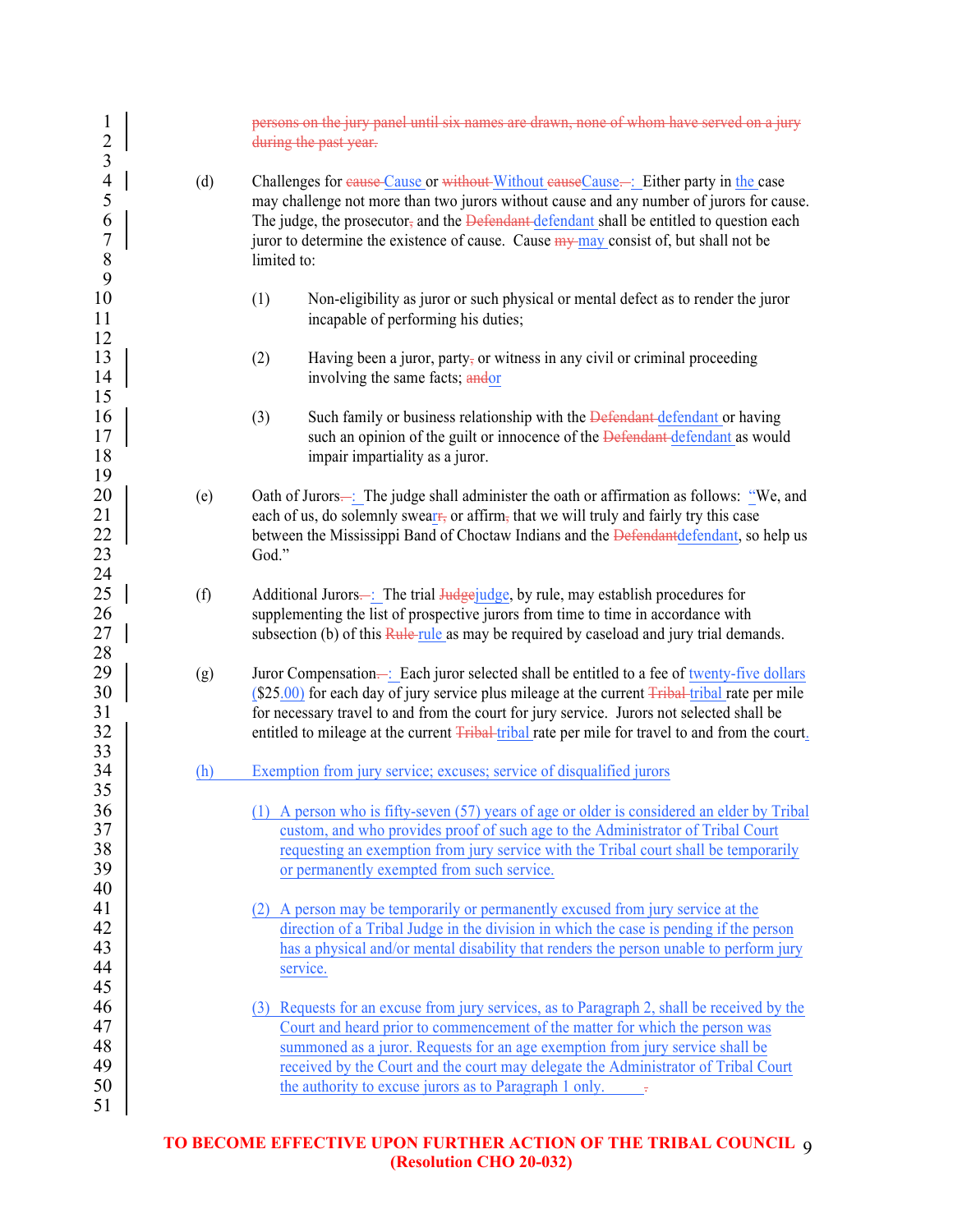| $\mathbf{1}$   | (i)     |     | Special Domestic Violence Criminal Jurisdiction Cases.                                                            |
|----------------|---------|-----|-------------------------------------------------------------------------------------------------------------------|
| $\overline{2}$ |         |     | In any case where the Tribe is exercising special domestic violence criminal                                      |
| $\mathfrak{Z}$ |         |     | jurisdiction, the defendant is entitled to a trial by an impartial jury that is drawn from sources that reflect a |
| $\overline{4}$ |         |     | fair cross section of the community and do not systematically exclude any distinctive group in the                |
| 5              |         |     | community, including non-Indians. Notwithstanding the jury selection process described in this title, the         |
| 6              |         |     | following groups of individuals shall be a part of the jury pool, including non-Indians, in any case where the    |
| 7              |         |     | Tribe is exercising special domestic violence criminal jurisdiction:                                              |
| 8              |         |     | Enrolled members of the MBCI who are qualified to vote in Tribal<br>(a)                                           |
| 9              |         |     | elections;                                                                                                        |
| 10             |         |     | spouses of members of the MBCI;<br>(b)                                                                            |
| 11             |         |     | employees of the MBCI tribal government;<br>(c)                                                                   |
| 12             |         |     | employees of any MBCI tribal enterprise or entity, or<br>(d)                                                      |
| 13             |         |     | any non-member of the MBCI with a permit issued by the Permitting<br>(e)                                          |
| 14             |         |     | Officer to reside on the Choctaw Reservation.                                                                     |
| 15             |         |     |                                                                                                                   |
| 16             |         | (2) | The Human Resources department for the MBCI Tribal government and any                                             |
| 17             |         |     | MBCI tribal enterprise or entity is authorized and is directed to provide a list of employees including their     |
| 18             |         |     | full name, address, and telephone number, to the Court Administrator to comply with this section. A list          |
| 19             |         |     | shall be compiled and submitted to the Court Administrator on an annual basis beginning with October              |
| 20             | 2018.   |     |                                                                                                                   |
| 21             |         |     |                                                                                                                   |
| 22             |         |     |                                                                                                                   |
| 23             |         |     |                                                                                                                   |
| 24             | Rule 18 |     | <b>Trial Procedure</b>                                                                                            |
|                |         |     |                                                                                                                   |
| 25<br>26       | (a)     |     | After the jury has been selected and sworn by the judge or if no jury trial is demanded:                          |
| 27             |         |     |                                                                                                                   |
| 28             |         | (1) | The Clerk-clerk shall read the complaint and state the Defendant's-defendant's                                    |
| 29             |         |     | plea;                                                                                                             |
| 30             |         |     |                                                                                                                   |
| 31             |         | (2) | Any pre-trial motions not previously heard shall be argued at this time (outside                                  |
| 32             |         |     | the presence of the jury);                                                                                        |
| 33             |         |     |                                                                                                                   |
| 34             |         | (3) | Opening statements may, if not waived, be made by the prosecutor and the                                          |
| 35             |         |     |                                                                                                                   |
|                |         |     | Defendant defendant or his representative;                                                                        |
| 36             |         |     |                                                                                                                   |
| 37             |         | (4) | The prosecutor shall present evidence in support of the charge, and the defendant                                 |
| 38             |         |     | or his or her/her legal representative shall have the right to cross-examine any                                  |
| 39             |         |     | witness called by the prosecutor;                                                                                 |
| 40             |         |     |                                                                                                                   |
| 41             |         | (5) | The Defendant defendant may, at the end of the prosecution's case present any                                     |
| 42             |         |     | motions to dismiss or move for directed verdict (outside the presence of the jury);                               |
| 43             |         |     |                                                                                                                   |
| 44             |         | (6) | The Defendant defendant or his or her/her legal representative shall present the                                  |
| 45             |         |     | defense and evidence in support thereof, and the prosecutor shall have the right to                               |
| 46             |         |     | cross-examine any witness called by the Defendant-defendant or his or her/her                                     |
| 47             |         |     | representative;                                                                                                   |
| 48             |         |     |                                                                                                                   |
| 49             |         | (7) | The parties may then offer rebutting rebuttal testimony only, except that the court                               |
| 50             |         |     | may in the interest of justice permit the introduction of new evidence;                                           |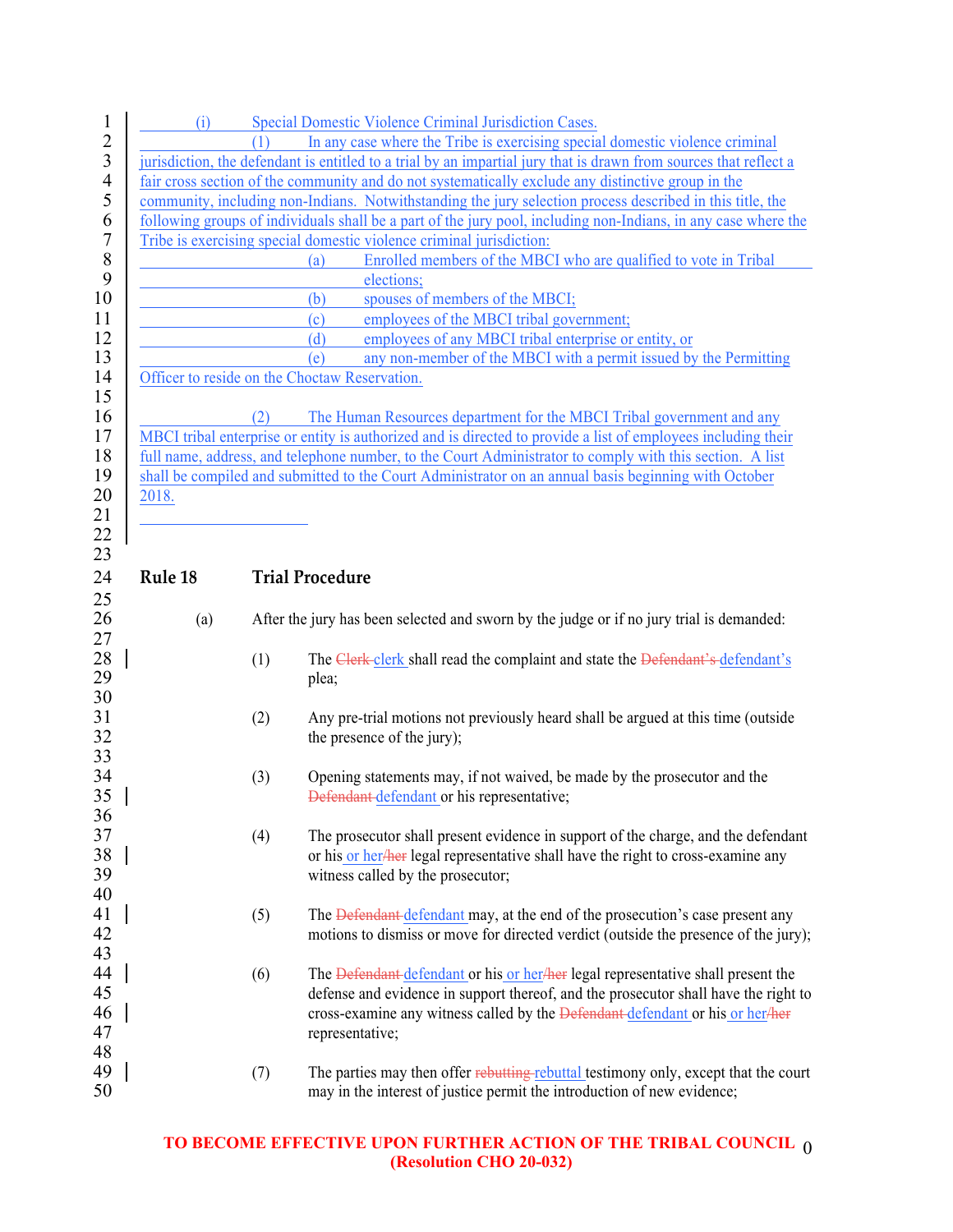| $\mathbf{1}$                                                    |         |      |                                                                                                                                                                                                                                                                                                                                                                                                                                                                                                                                                                                                                                                                                                                                                                                                                                                                                       |
|-----------------------------------------------------------------|---------|------|---------------------------------------------------------------------------------------------------------------------------------------------------------------------------------------------------------------------------------------------------------------------------------------------------------------------------------------------------------------------------------------------------------------------------------------------------------------------------------------------------------------------------------------------------------------------------------------------------------------------------------------------------------------------------------------------------------------------------------------------------------------------------------------------------------------------------------------------------------------------------------------|
| $\frac{2}{3}$<br>$\overline{\mathcal{A}}$<br>5<br>$\frac{6}{7}$ |         | (8)  | At the conclusion of all testimony in the trial, the Defendant defendant may<br>(outside the presence of the jury) present any motions to dismiss. No penalty,<br>rights, or legal arguments of Defendant-defendant shall be deemed waived solely<br>on account of his or her/her failing to renew at the close of testimony any legal<br>claims or arguments previously presented by motion;                                                                                                                                                                                                                                                                                                                                                                                                                                                                                         |
| $\,$ $\,$<br>9<br>10<br>11                                      |         | (9)  | In a jury trial the judge shall charge the jury orally or in writing, stating the law<br>applicable to the cause, at the close of the evidentiary phase of the trial but before<br>the closing arguments (if any);                                                                                                                                                                                                                                                                                                                                                                                                                                                                                                                                                                                                                                                                    |
| 12<br>13<br>14                                                  |         | (10) | The prosecutor and the Defendant defendant or his or her/her legal representative<br>may then argue the case, the prosecutor having the right to open and close;                                                                                                                                                                                                                                                                                                                                                                                                                                                                                                                                                                                                                                                                                                                      |
| 15<br>16                                                        |         | (11) | Motions for mistrial may be made at any time as appropriate.                                                                                                                                                                                                                                                                                                                                                                                                                                                                                                                                                                                                                                                                                                                                                                                                                          |
| 17<br>18<br>19<br>20<br>21<br>22<br>23<br>24                    | (b)     |      | Instructions to Juries—: In a jury trial, questions of law shall be decided by the judge and<br>questions of fact shall be decided by the jury. At any time during the trial the judge may<br>give the jury such instructions as to the law as he or she/she considers necessary. The<br>judge may, from time to time during the course of the trial, excuse the jury from the<br>courtroom in order to receive evidence and testimony or motions and arguments on the<br>admissibility of evidence or points of law. The parties may file requested instructions in<br>writing at the close of the evidence or otherwise as the judge may direct, furnishing copies<br>thereof to the other party. The judge shall inform the parties of his or her/her action on                                                                                                                    |
| 25<br>26<br>27                                                  |         |      | such requests prior to oral argument. Either party may object to instructions and such<br>objections shall be made outside the hearing of the jury. Objections not made before the<br>jury retires to determine its verdict shall be waived.                                                                                                                                                                                                                                                                                                                                                                                                                                                                                                                                                                                                                                          |
| 28<br>29                                                        | Rule 19 |      | <b>Return of Verdict</b>                                                                                                                                                                                                                                                                                                                                                                                                                                                                                                                                                                                                                                                                                                                                                                                                                                                              |
| 30<br>31<br>32<br>33<br>34                                      | (a)     |      | Return—: In a bench trial, aAfter the close of evidence, the judge shall render a verdict of<br>guilt or innocence and shall, upon request of any party, make specific findings which may<br>be embodied in a written decision. In a jury trial, the verdict shall be unanimous and<br>signed by the foreman. It shall be returned by the jury to the judge in open court.                                                                                                                                                                                                                                                                                                                                                                                                                                                                                                            |
| 35<br>36<br>37<br>38<br>39<br>40<br>41<br>42<br>43<br>44<br>45  | (b)     |      | Jury deliberations Deliberations—: In cases before a jury, except where a directed verdict<br>of acquittal has been granted by the judge, the jury shall retire to determine a verdict after<br>the charge. All instructions, physical evidence and notes taken by the jurors shall be<br>available to them. The jury shall remain in the charge of an officer appointed by the court<br>until discharged by the judge. During its deliberation, the jury may return to court to<br>request further instructions from the judge or request that the Clerk clerk read portions of<br>the transcript of any testimony in the case or where tape recorded, play back such portions<br>of the testimony. The jury must render a unanimous verdict of "Guilty," "Not Guilty," or<br>"Not Guilty by Reason of Insanity," or "No Verdict" on every charge against the<br>Defendantdefendant. |
| 46<br>47<br>48<br>49                                            | (c)     |      | Discharge of $\frac{1}{2}$ $\frac{1}{2}$ $\frac{1}{2}$ $\frac{1}{2}$ $\frac{1}{2}$ $\frac{1}{2}$ After the jury has retired to consider their verdict the judge shall<br>discharge the jury from the case when:                                                                                                                                                                                                                                                                                                                                                                                                                                                                                                                                                                                                                                                                       |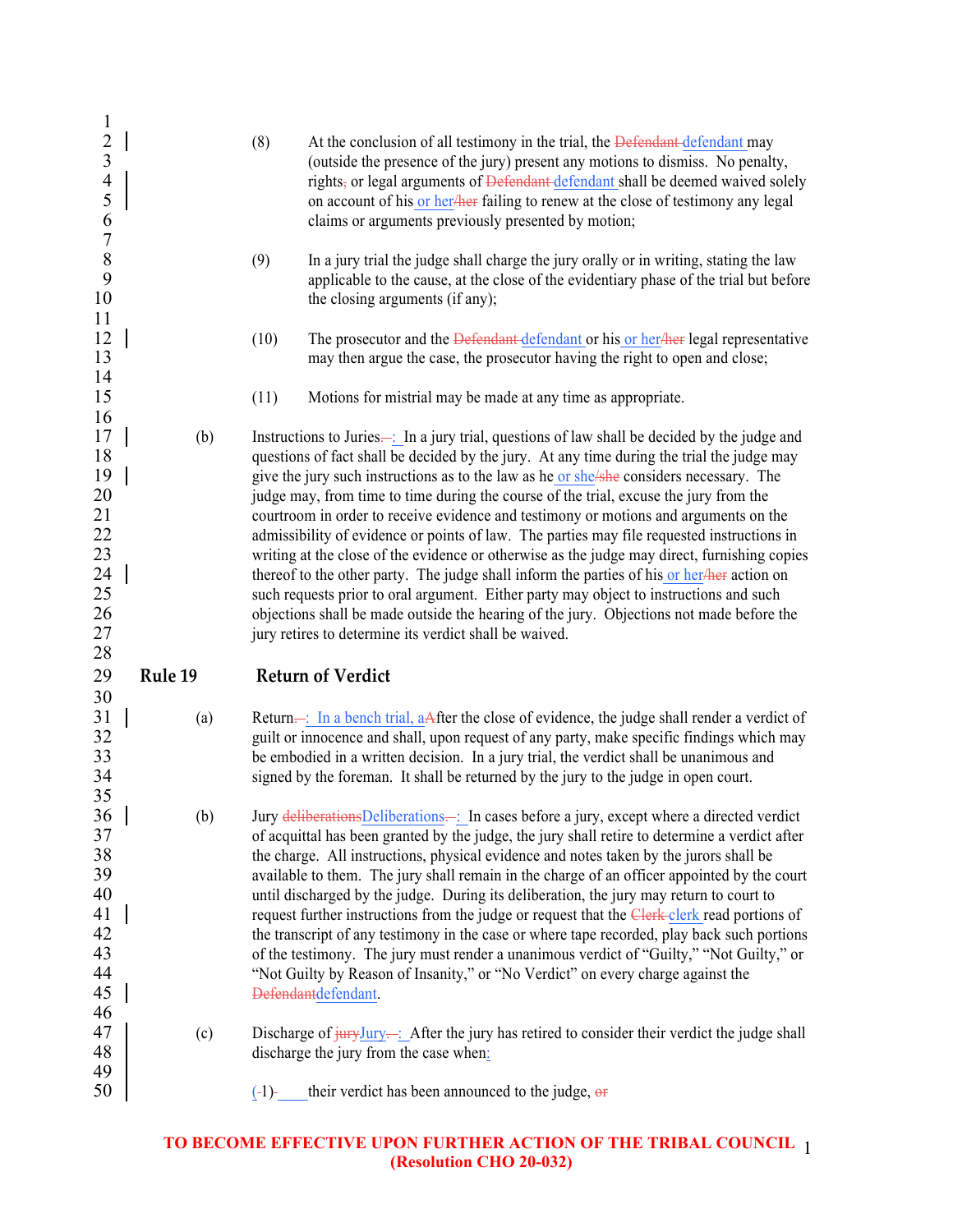| $\mathbf{1}$<br>$\frac{2}{3}$<br>$\overline{4}$<br>5           |         | (2)<br>$-(3)$ | -the judge finds there is no reasonable probability that the jury can reach a<br>unanimous verdict, or,<br>-some other necessity exists for their discharge.                                                                                                                                                                                                                                                                                                                                                                                                                                                                                                                                                                                                                                                                                                                                                                             |  |  |  |  |
|----------------------------------------------------------------|---------|---------------|------------------------------------------------------------------------------------------------------------------------------------------------------------------------------------------------------------------------------------------------------------------------------------------------------------------------------------------------------------------------------------------------------------------------------------------------------------------------------------------------------------------------------------------------------------------------------------------------------------------------------------------------------------------------------------------------------------------------------------------------------------------------------------------------------------------------------------------------------------------------------------------------------------------------------------------|--|--|--|--|
| 6<br>$\boldsymbol{7}$                                          | Rule 20 | Sentence      |                                                                                                                                                                                                                                                                                                                                                                                                                                                                                                                                                                                                                                                                                                                                                                                                                                                                                                                                          |  |  |  |  |
| $\,$ $\,$<br>9<br>10<br>11<br>12<br>13<br>14<br>15<br>16       | Court.  |               | Within a reasonable time after a verdict or plea of guilty and after such pre-sentencing investigation<br>as the judge may direct, the judge shall sentence the Defendant in conformity with the applicable<br>provisions of this the Tribal Code and deliver to a law enforcement officer of this jurisdiction a<br>signed copy of the sentence. When a defendant is sentenced to pay a fine, the court may permit<br>payment within a definite period or by installment. In the absence of such permission, a fine shall<br>be payable forthwith. Fines, and any installments thereof, shall be payable to the Clerk-clerk of the                                                                                                                                                                                                                                                                                                      |  |  |  |  |
| 17                                                             | Rule 21 |               | Default in Payment                                                                                                                                                                                                                                                                                                                                                                                                                                                                                                                                                                                                                                                                                                                                                                                                                                                                                                                       |  |  |  |  |
| 18<br>19<br>20<br>21<br>22<br>23<br>24<br>25<br>26<br>27<br>28 |         |               | When a defendant defaults in the payment of a fine, or any installments thereof, the court, on its<br>own motion or on application by the prosecuting attorney, shall order the Defendant-defendant to<br>show cause why (s) he or she is not in contempt and may issue a summons or an arrest warrant for<br>the <del>Defendant's defendant's</del> appearance. Unless the <del>Defendant defendant</del> shows that (s) he or she<br>has made a good faith effort to obtain funds to make payment, the court may reinstate the sentence<br>imposed on the original offense or offenses. Where good faith is shown, the court may allow<br>additional time for payment or revoke all or part of the unpaid fine. Upon such default, the court<br>may order the garnishment of Fribal tribal distribution checks or order seizure and sale of any<br>personal property of the Defendant defendant found within the Choctaw Tribal lands. |  |  |  |  |
| 29<br>30                                                       | Rule 22 |               | <b>Suspension of Sentence</b>                                                                                                                                                                                                                                                                                                                                                                                                                                                                                                                                                                                                                                                                                                                                                                                                                                                                                                            |  |  |  |  |
| 31<br>32<br>33<br>34<br>35<br>36<br>37                         | (a)     |               | The court may, upon such reasonable terms and conditions as it considers necessary to<br>assist the Defendant-defendant to lead a new life, following Choctaw laws and applicable<br>federal laws, suspend any sentence and release a prisoner on probation. In granting<br>probation the judge shall consider the defendant's prior criminal record-of the prisoner, his<br>background, character, financial condition, family obligations, and other reasonably<br>relevant circumstances.                                                                                                                                                                                                                                                                                                                                                                                                                                             |  |  |  |  |
| 38<br>39                                                       | (b)     |               | The court, as a condition of its order, may require the Defendant defendant.                                                                                                                                                                                                                                                                                                                                                                                                                                                                                                                                                                                                                                                                                                                                                                                                                                                             |  |  |  |  |
| 40<br>41                                                       |         | (1)           | <b>To to meet his or her family obligations;</b>                                                                                                                                                                                                                                                                                                                                                                                                                                                                                                                                                                                                                                                                                                                                                                                                                                                                                         |  |  |  |  |
| 42<br>43                                                       |         | (2)           | To to devote himself or herself to a specific employment or an occupation;                                                                                                                                                                                                                                                                                                                                                                                                                                                                                                                                                                                                                                                                                                                                                                                                                                                               |  |  |  |  |
| 44<br>45<br>46<br>47                                           |         | (3)           | to undergo available medical or psychiatric treatment or attend regular<br>rehabilitation programs, such Alcoholics Anonymous or similar meetings, and to<br>enter and remain in a specified institution when required for that purpose;                                                                                                                                                                                                                                                                                                                                                                                                                                                                                                                                                                                                                                                                                                 |  |  |  |  |
| 48<br>49                                                       |         | (4)           | <b>To to pursue a prescribed secular course of study or vocational training;</b>                                                                                                                                                                                                                                                                                                                                                                                                                                                                                                                                                                                                                                                                                                                                                                                                                                                         |  |  |  |  |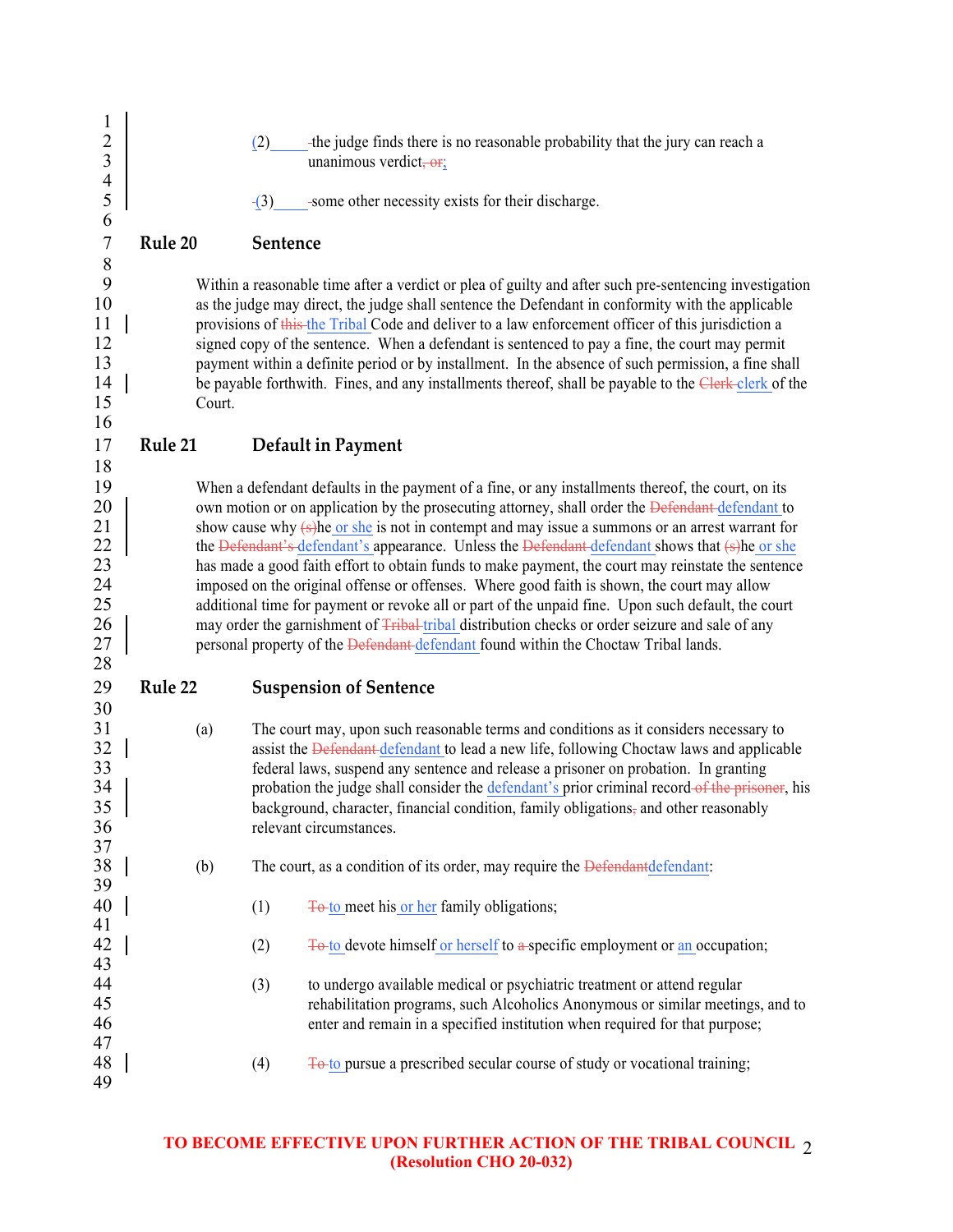| $\mathbf{1}$<br>$\frac{2}{3}$          |         | (5)                                                                                                                                                                                                                                                                                                                                                                                                                        | To to attend or reside in a facility established for the instruction, recreation, or<br>residence of persons on probation;                                                                                                                                                                                                               |  |
|----------------------------------------|---------|----------------------------------------------------------------------------------------------------------------------------------------------------------------------------------------------------------------------------------------------------------------------------------------------------------------------------------------------------------------------------------------------------------------------------|------------------------------------------------------------------------------------------------------------------------------------------------------------------------------------------------------------------------------------------------------------------------------------------------------------------------------------------|--|
| $\overline{4}$<br>5                    |         | (6)                                                                                                                                                                                                                                                                                                                                                                                                                        | <b>To to refrain from frequenting unlawful or disreputable places or consorting with</b><br>disreputable persons;                                                                                                                                                                                                                        |  |
| $\frac{6}{7}$<br>$\,$ $\,$             |         | (7)                                                                                                                                                                                                                                                                                                                                                                                                                        | To to not have in his or her possession any firearm or other dangerous weapon;                                                                                                                                                                                                                                                           |  |
| 9<br>10<br>11                          |         | (8)                                                                                                                                                                                                                                                                                                                                                                                                                        | <b>To to make restitution of the fruits of his or her crime or to make reparation, in an</b><br>amount he or she can afford to pay, for the loss or damage caused thereby;                                                                                                                                                               |  |
| 12<br>13                               |         | (9)                                                                                                                                                                                                                                                                                                                                                                                                                        | $\frac{1}{2}$ To to remain within the jurisdiction of the court and to notify the court or the<br>Probation probation Officer officer of any change in his address or employment;                                                                                                                                                        |  |
| 14<br>15<br>16<br>17                   |         | (10)                                                                                                                                                                                                                                                                                                                                                                                                                       | To to report as directed to the court or the Probation-probation Officer-officer and<br>to permit the officer to visit his or her home;                                                                                                                                                                                                  |  |
| 18<br>19                               |         | (11)                                                                                                                                                                                                                                                                                                                                                                                                                       | <b>To to post a bond, with or without surety, conditioned on the performance of any</b><br>of the foregoing obligations; and/or                                                                                                                                                                                                          |  |
| 20<br>21<br>22<br>23                   |         | (12)                                                                                                                                                                                                                                                                                                                                                                                                                       | <b>To to satisfy any other conditions reasonably related to the rehabilitation of the</b><br>Defendant defendant and not unduly restrictive of his liberty or incompatible<br>with his freedom of conscience.                                                                                                                            |  |
| 24<br>25<br>26<br>27<br>28<br>29<br>30 | (c)     | No conditions or conditional orders entered under Rule 22(b) shall have any force and<br>effect for any period of time in excess of the maximum sentence which the court could<br>lawfully impose under this the Tribal Code, and no order purporting to continue such<br>conditions beyond said period shall be entered or enforced in the TChoetaw Tribal<br>Court-s.                                                    |                                                                                                                                                                                                                                                                                                                                          |  |
| 31<br>32<br>33<br>34<br>35<br>36       | (d)     | Upon the expiration of the term fixed for such probation, the Probation probation Officer<br>officer shall report that fact to the court, with a statement of the conduct of the probationer<br>while on probation, and the court may thereupon discharge the probationer from further<br>supervision, or may extend the probation, as he shall deem advisable. At any time during<br>the probationary term the court may: |                                                                                                                                                                                                                                                                                                                                          |  |
| 37<br>38<br>39<br>40<br>41             |         | (1)                                                                                                                                                                                                                                                                                                                                                                                                                        | Modify modify the terms and conditions of the Order of Probation $\pm$ ; or may<br>terminate such probation, when in the opinion of the court the ends of justice<br>shall require, and when the probation is so terminated the court shall enter an<br>order discharging the probationer from serving the imposed penalty, or           |  |
| 42<br>43<br>44<br>45<br>46             |         | (2)                                                                                                                                                                                                                                                                                                                                                                                                                        | Revoke revoke the Order of Probation and cause the arrest of the probationer and<br>impose a sentence and require him to serve the sentence or pay the fine originally<br>imposed, or both, as the case may be, and the time pon robation shall not be taken<br>into account to diminish the time for which he was originally sentenced. |  |
| 47                                     | Rule 23 | <b>Post-Trial Motions</b>                                                                                                                                                                                                                                                                                                                                                                                                  |                                                                                                                                                                                                                                                                                                                                          |  |
| 48<br>49<br>50                         |         | (a)                                                                                                                                                                                                                                                                                                                                                                                                                        | Motion for new New trialTrial—: Within ten (10) days after the finding of guilt,<br>a convicted defendant may file a motion for a new trial.- If a motion for a new                                                                                                                                                                      |  |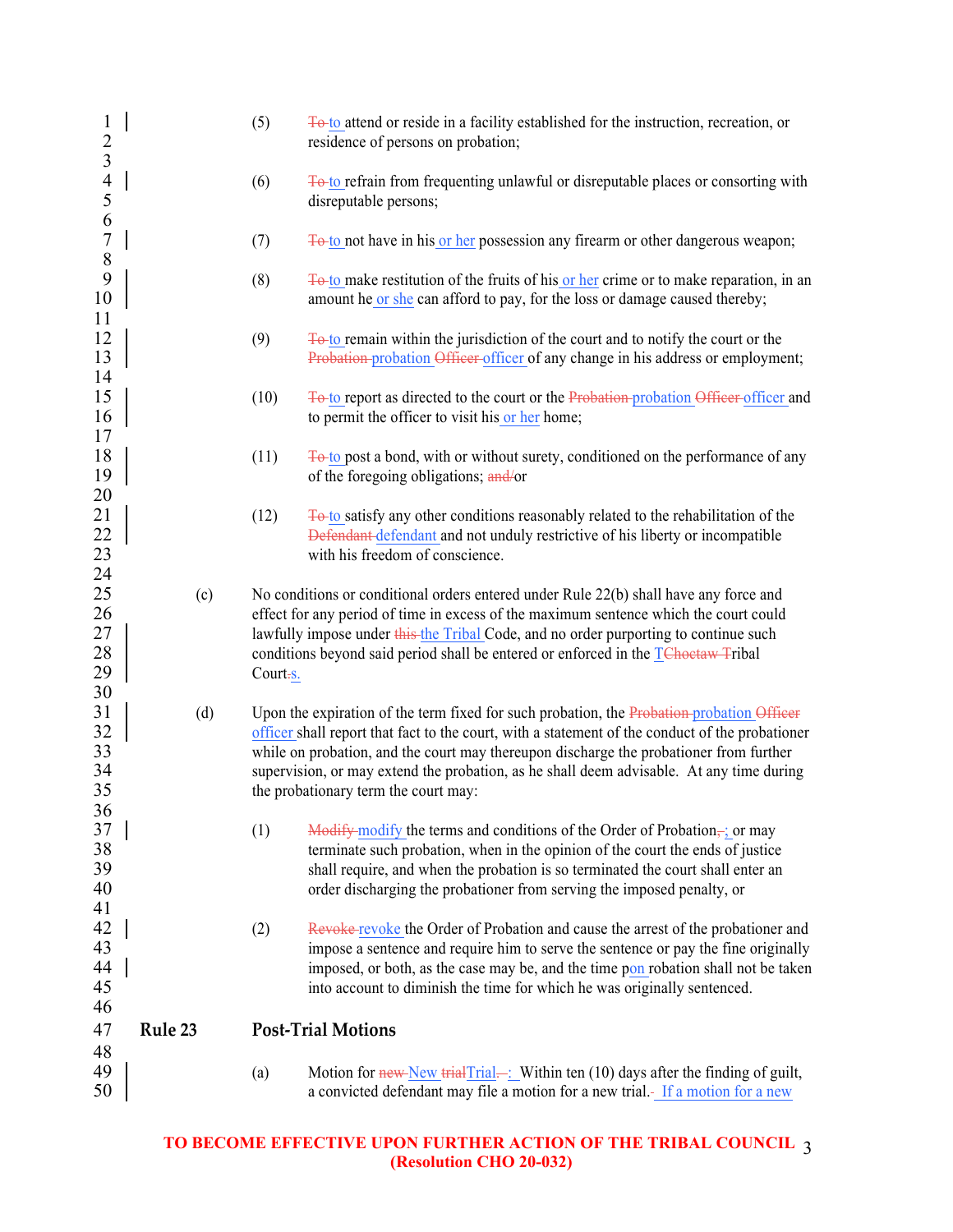| $\mathbf{1}$<br>$\overline{c}$<br>$\overline{\mathbf{3}}$<br>$\overline{4}$ |         |         | trial is not granted within twenty (20) days from the date it is filed, the motion is<br>automatically denied. A new trial may be granted by the court for the following<br>causes:                                                                                                                                                                                                                                                                                                                                                                                                                                                                                                                                                               |
|-----------------------------------------------------------------------------|---------|---------|---------------------------------------------------------------------------------------------------------------------------------------------------------------------------------------------------------------------------------------------------------------------------------------------------------------------------------------------------------------------------------------------------------------------------------------------------------------------------------------------------------------------------------------------------------------------------------------------------------------------------------------------------------------------------------------------------------------------------------------------------|
| 5<br>6                                                                      |         | (1)     | Receipt receipt by the jury of evidence not authorized by the court;                                                                                                                                                                                                                                                                                                                                                                                                                                                                                                                                                                                                                                                                              |
| $\overline{7}$<br>$\,8\,$<br>9                                              |         | (2)     | Determination determination of a verdict through intimidation, or otherwise<br>without a fair expression of opinion;                                                                                                                                                                                                                                                                                                                                                                                                                                                                                                                                                                                                                              |
| 10                                                                          |         | (3)     | When when the court has refused to instruct the jury correctly as to the law; or                                                                                                                                                                                                                                                                                                                                                                                                                                                                                                                                                                                                                                                                  |
| 11<br>12<br>13<br>14<br>15                                                  |         | (4)     | Whenwhen, for any cause, the Defendant defendant has not received a fair and<br>impartial trial. <del> If a motion for a new trial is not granted within twenty (20) days</del><br>from the date it is filed, the motion is automatically denied.                                                                                                                                                                                                                                                                                                                                                                                                                                                                                                 |
| 16<br>17<br>18<br>19<br>20<br>21                                            | (b)     |         | Motion to Set Aside Verdict: After a jury verdict of guilty is announced, the Defendant<br>defendant may move to set aside the verdict on the grounds that it was contrary to the law<br>or the evidence. The judge shall grant such a motion if $(s)$ he determines that there was<br>insufficient evidence to support the verdict or that, as a matter of law, there was<br>reasonable doubt as to the <b>Defendant's defendant's guilt</b> .                                                                                                                                                                                                                                                                                                   |
| 22<br>23                                                                    | (c)     |         | Modification of Sentence—: Within ten $(10)$ days immediately following the imposition<br>of sentence, the Defendant defendant may move for a reduction, suspension, or                                                                                                                                                                                                                                                                                                                                                                                                                                                                                                                                                                           |
| 24<br>25                                                                    |         |         | modification of the sentence and may, in the discretion of the judge, present evidence and<br>testimony in support of said motion.                                                                                                                                                                                                                                                                                                                                                                                                                                                                                                                                                                                                                |
| 26<br>27                                                                    | Rule 24 | Appeals |                                                                                                                                                                                                                                                                                                                                                                                                                                                                                                                                                                                                                                                                                                                                                   |
| 28<br>29<br>30<br>31<br>32<br>33<br>34<br>35<br>36<br>37                    |         |         | (a) A party who is aggrieved by the judgment or final order in a criminal action may appeal to the<br>Choetaw Court of AppealsChoctaw Supreme Court by filing with the Clerk-clerk a Notice of<br>Appeal within thirty (30) days of the entry of the order from which the appeal is taken. The<br>Choctaw Court of AppealsSupreme Court may affirm or reverse the order of the Choetaw-Tribal<br>Court, order a new trial, or may increase or decrease any sentence or fine. An appeal to the<br>Choctaw Appellate Supreme Court shall be on the record established at in the trial Tribal Lower<br>eourt Court. Tand the appeal procedure set out in Title VII - Choctaw Rules of Appellate<br>Procedure shall govern the proceedings on appeal. |